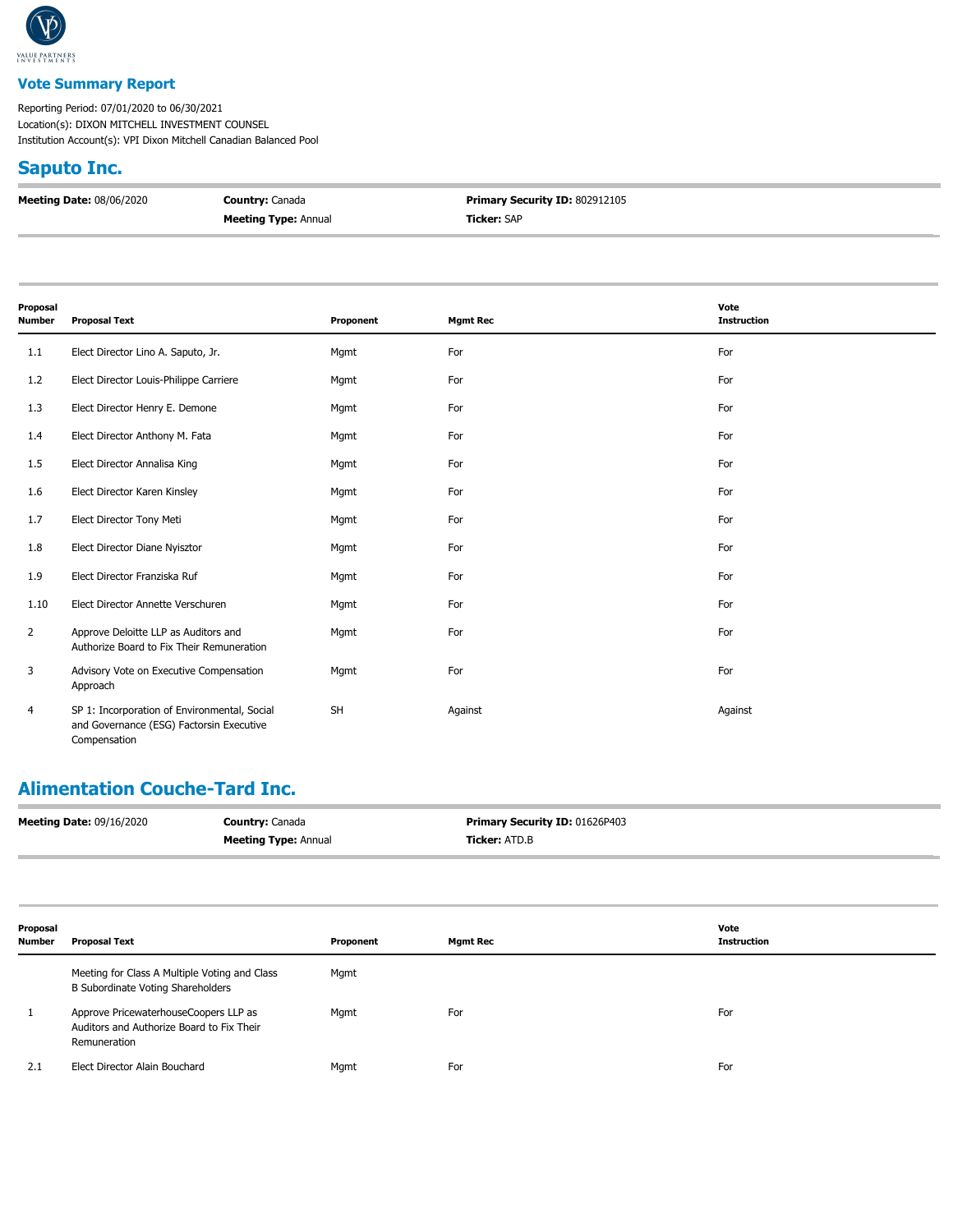## **Alimentation Couche-Tard Inc.**

| Proposal<br>Number | <b>Proposal Text</b>                                                                                        | Proponent | <b>Mgmt Rec</b> | Vote<br><b>Instruction</b> |
|--------------------|-------------------------------------------------------------------------------------------------------------|-----------|-----------------|----------------------------|
| 2.2                | Elect Director Melanie Kau                                                                                  | Mgmt      | For             | For                        |
| 2.3                | Elect Director Jean Bernier                                                                                 | Mgmt      | For             | For                        |
| 2.4                | Elect Director Eric Boyko                                                                                   | Mgmt      | For             | For                        |
| 2.5                | Elect Director Jacques D'Amours                                                                             | Mgmt      | For             | For                        |
| 2.6                | Elect Director Janice L. Fields                                                                             | Mgmt      | For             | For                        |
| 2.7                | Elect Director Richard Fortin                                                                               | Mgmt      | For             | For                        |
| 2.8                | Elect Director Brian Hannasch                                                                               | Mgmt      | For             | For                        |
| 2.9                | Elect Director Marie Josee Lamothe                                                                          | Mgmt      | For             | For                        |
| 2.10               | Elect Director Monique F. Leroux                                                                            | Mgmt      | For             | For                        |
| 2.11               | Elect Director Real Plourde                                                                                 | Mgmt      | For             | For                        |
| 2.12               | Elect Director Daniel Rabinowicz                                                                            | Mgmt      | For             | For                        |
| 2.13               | Elect Director Louis Tetu                                                                                   | Mgmt      | For             | For                        |
| 3                  | Advisory Vote on Executive Compensation<br>Approach                                                         | Mgmt      | For             | For                        |
|                    | Shareholder Proposals                                                                                       | Mgmt      |                 |                            |
| 4                  | SP 1: Integrate ESG Criteria into in<br><b>Establishing Executive Compensation</b>                          | <b>SH</b> | Against         | Against                    |
| 5                  | SP 2: Determine that a Director is<br>Independent or Non-Independent Be<br>Disclosed in Management Circular | <b>SH</b> | Against         | Against                    |
| 6                  | SP 3: Adopt a Responsible Employment Policy<br>While Ensuring Its Employees a Living Wage                   | <b>SH</b> | Against         | Against                    |

# **Diageo Plc**

| <b>Meeting Date: 09/28/2020</b> | <b>Country: United Kingdom</b> | <b>Primary Security ID: G42089113</b> |
|---------------------------------|--------------------------------|---------------------------------------|
|                                 | <b>Meeting Type: Annual</b>    | <b>Ticker: DGE</b>                    |

| Proposal<br><b>Number</b> | <b>Proposal Text</b>                                 | Proponent | <b>Mgmt Rec</b> | Vote<br><b>Instruction</b> |
|---------------------------|------------------------------------------------------|-----------|-----------------|----------------------------|
|                           | Meeting for ADR Holders                              | Mgmt      |                 |                            |
|                           | Accept Financial Statements and Statutory<br>Reports | Mgmt      | For             | For                        |
|                           | Approve Remuneration Report                          | Mgmt      | For             | For                        |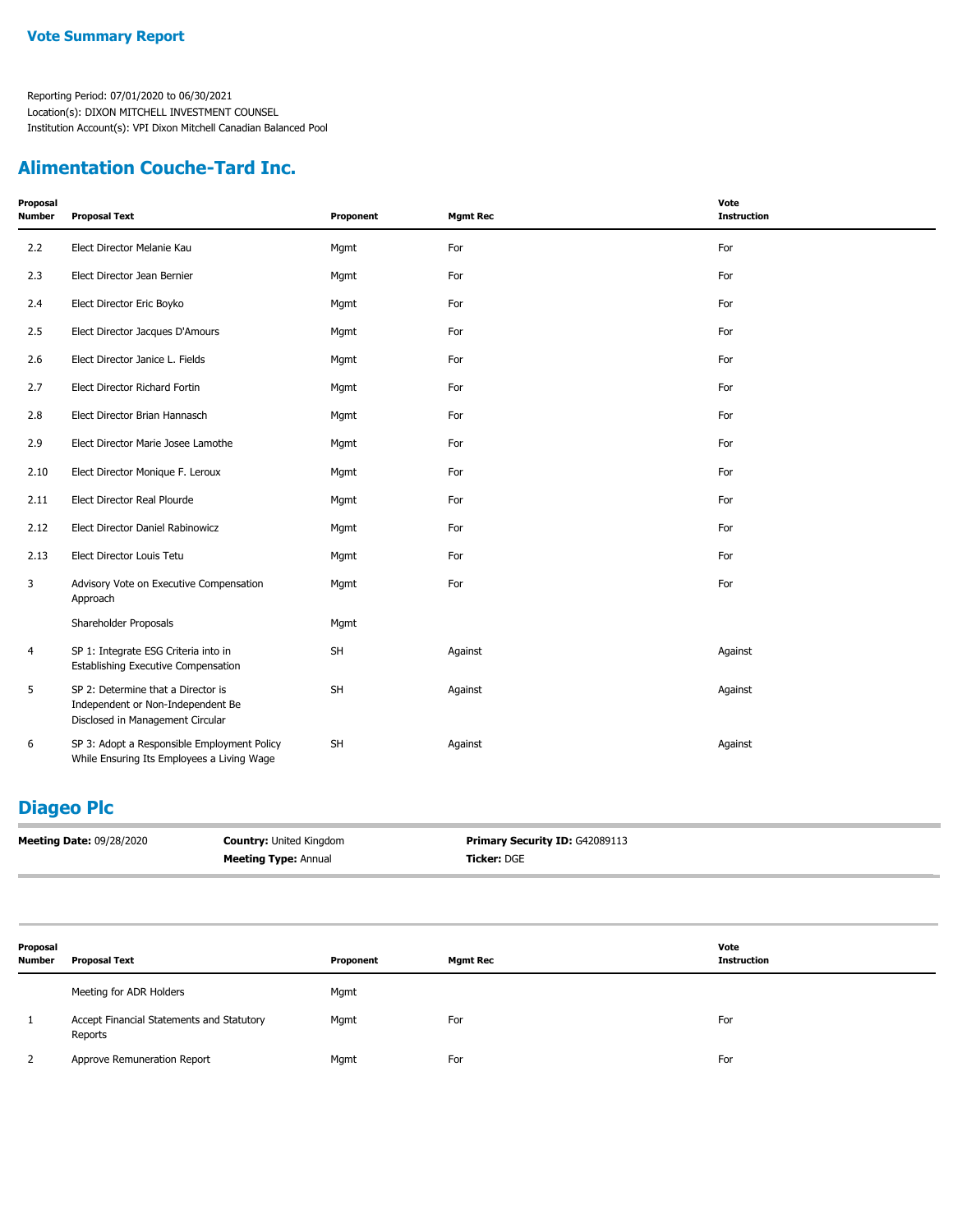## **Diageo Plc**

| Proposal<br>Number | <b>Proposal Text</b>                                                                             | Proponent | <b>Mgmt Rec</b> | Vote<br><b>Instruction</b> |
|--------------------|--------------------------------------------------------------------------------------------------|-----------|-----------------|----------------------------|
| 3                  | Approve Remuneration Policy                                                                      | Mgmt      | For             | For                        |
| 4                  | Approve Final Dividend                                                                           | Mgmt      | For             | For                        |
| 5                  | Elect Melissa Bethell as Director                                                                | Mgmt      | For             | For                        |
| 6                  | Re-elect Javier Ferran as Director                                                               | Mgmt      | For             | For                        |
| 7                  | Re-elect Susan Kilsby as Director                                                                | Mgmt      | For             | For                        |
| 8                  | Re-elect Lady Mendelsohn as Director                                                             | Mgmt      | For             | For                        |
| 9                  | Re-elect Ivan Menezes as Director                                                                | Mgmt      | For             | For                        |
| 10                 | Re-elect Kathryn Mikells as Director                                                             | Mgmt      | For             | For                        |
| 11                 | Re-elect Alan Stewart as Director                                                                | Mgmt      | For             | For                        |
| 12                 | Reappoint PricewaterhouseCoopers LLP as<br>Auditors                                              | Mgmt      | For             | For                        |
| 13                 | Authorise the Audit Committee to Fix<br>Remuneration of Auditors                                 | Mgmt      | For             | For                        |
| 14                 | Authorise EU Political Donations and<br>Expenditure                                              | Mgmt      | For             | For                        |
| 15                 | Authorise Issue of Equity                                                                        | Mgmt      | For             | For                        |
| 16                 | Amend Diageo 2001 Share Incentive Plan                                                           | Mgmt      | For             | For                        |
| 17                 | Approve Diageo 2020 Sharesave Plan                                                               | Mgmt      | For             | For                        |
| 18                 | Approve Diageo Deferred Bonus Share Plan                                                         | Mgmt      | For             | For                        |
| 19                 | Authorise the Company to Establish<br><b>International Share Plans</b>                           | Mgmt      | For             | For                        |
| 20                 | Authorise Issue of Equity without Pre-emptive<br>Rights                                          | Mgmt      | For             | For                        |
| 21                 | Authorise Market Purchase of Ordinary Shares                                                     | Mgmt      | For             | For                        |
| 22                 | Authorise the Company to Call General<br>Meeting with Two Weeks' Notice                          | Mgmt      | For             | For                        |
| 23                 | Adopt New Articles of Association                                                                | Mgmt      | For             | For                        |
| 24                 | Authorise 2019 Share Buy-backs and<br>Employee Benefit and Share Ownership Trust<br>Transactions | Mgmt      | For             | For                        |

# **Oracle Corporation**

| <b>Ticker: ORCL</b><br><b>Meeting Type: Annual</b> | <b>Primary Security ID: 68389X105</b> |
|----------------------------------------------------|---------------------------------------|
|                                                    |                                       |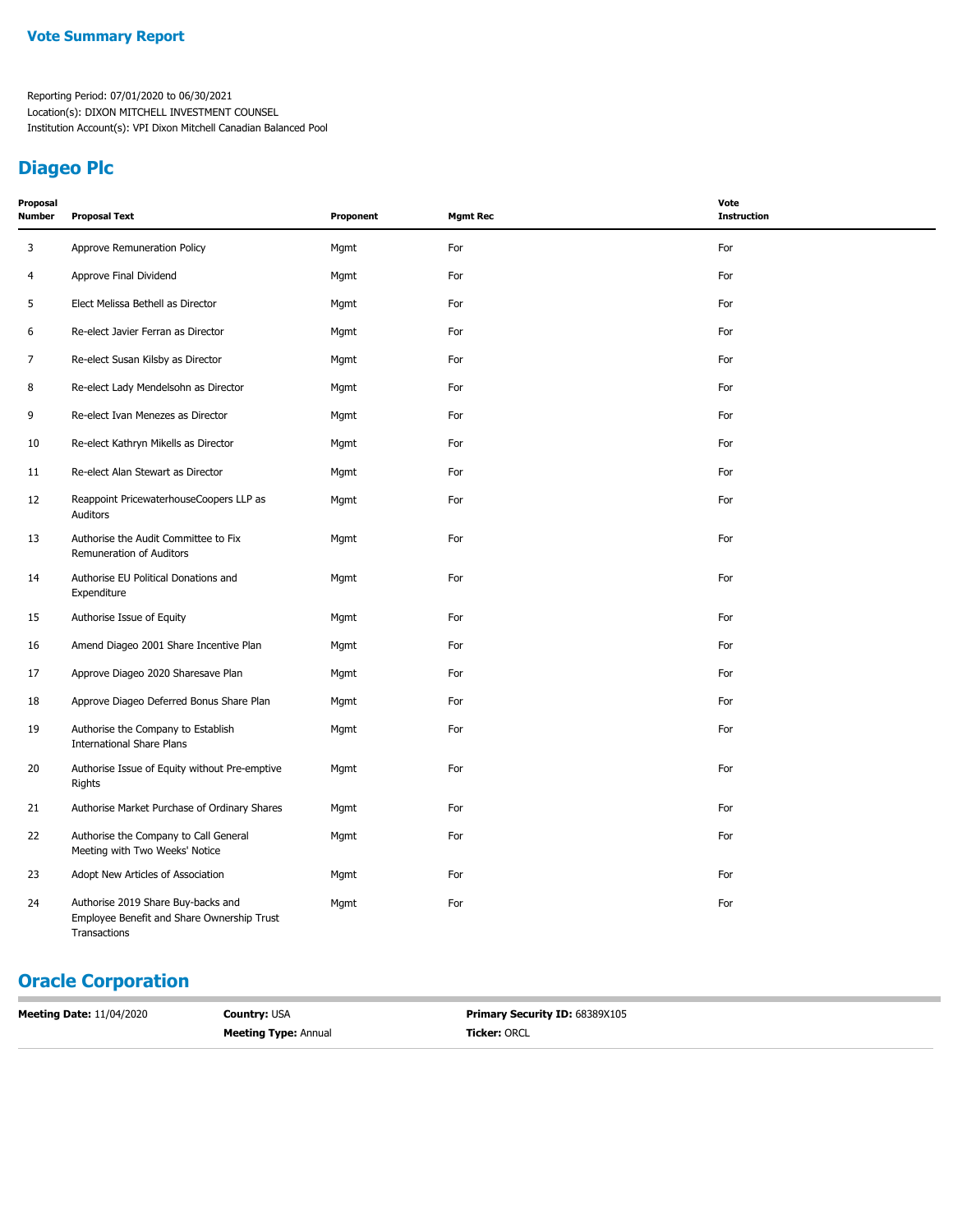# **Oracle Corporation**

| Proposal<br><b>Number</b> | <b>Proposal Text</b>                                              | Proponent | <b>Mgmt Rec</b> | Vote<br><b>Instruction</b> |
|---------------------------|-------------------------------------------------------------------|-----------|-----------------|----------------------------|
| 1.1                       | Elect Director Jeffrey S. Berg                                    | Mgmt      | For             | Withhold                   |
| 1.2                       | Elect Director Michael J. Boskin                                  | Mgmt      | For             | For                        |
| 1.3                       | Elect Director Safra A. Catz                                      | Mgmt      | For             | For                        |
| 1.4                       | Elect Director Bruce R. Chizen                                    | Mgmt      | For             | Withhold                   |
| 1.5                       | Elect Director George H. Conrades                                 | Mgmt      | For             | For                        |
| 1.6                       | Elect Director Lawrence J. Ellison                                | Mgmt      | For             | For                        |
| 1.7                       | Elect Director Rona A. Fairhead                                   | Mgmt      | For             | For                        |
| 1.8                       | Elect Director Jeffrey O. Henley                                  | Mgmt      | For             | For                        |
| 1.9                       | Elect Director Renee J. James                                     | Mgmt      | For             | For                        |
| 1.10                      | Elect Director Charles W. Moorman, IV                             | Mgmt      | For             | For                        |
| 1.11                      | Elect Director Leon E. Panetta                                    | Mgmt      | For             | Withhold                   |
| 1.12                      | Elect Director William G. Parrett                                 | Mgmt      | For             | Withhold                   |
| 1.13                      | Elect Director Naomi O. Seligman                                  | Mgmt      | For             | For                        |
| 1.14                      | Elect Director Vishal Sikka                                       | Mgmt      | For             | For                        |
| $\overline{2}$            | Advisory Vote to Ratify Named Executive<br>Officers' Compensation | Mgmt      | For             | Against                    |
| 3                         | Approve Omnibus Stock Plan                                        | Mgmt      | For             | For                        |
| 4                         | Ratify Ernst & Young LLP as Auditors                              | Mgmt      | For             | For                        |
| 5                         | Report on Gender Pay Gap                                          | SH        | Against         | For                        |
| 6                         | Require Independent Board Chair                                   | <b>SH</b> | Against         | For                        |

## **Microsoft Corporation**

| <b>Meeting Date: 12/02/2020</b> | <b>Country:</b> USA         | Primary Security ID: 594918104 |
|---------------------------------|-----------------------------|--------------------------------|
|                                 | <b>Meeting Type: Annual</b> | <b>Ticker: MSFT</b>            |

| Proposal<br><b>Number</b> | <b>Proposal Text</b>           | Proponent | Mgmt Rec | Vote<br><b>Instruction</b> |
|---------------------------|--------------------------------|-----------|----------|----------------------------|
| 1.1                       | Elect Director Reid G. Hoffman | Mgmt      | For      | For                        |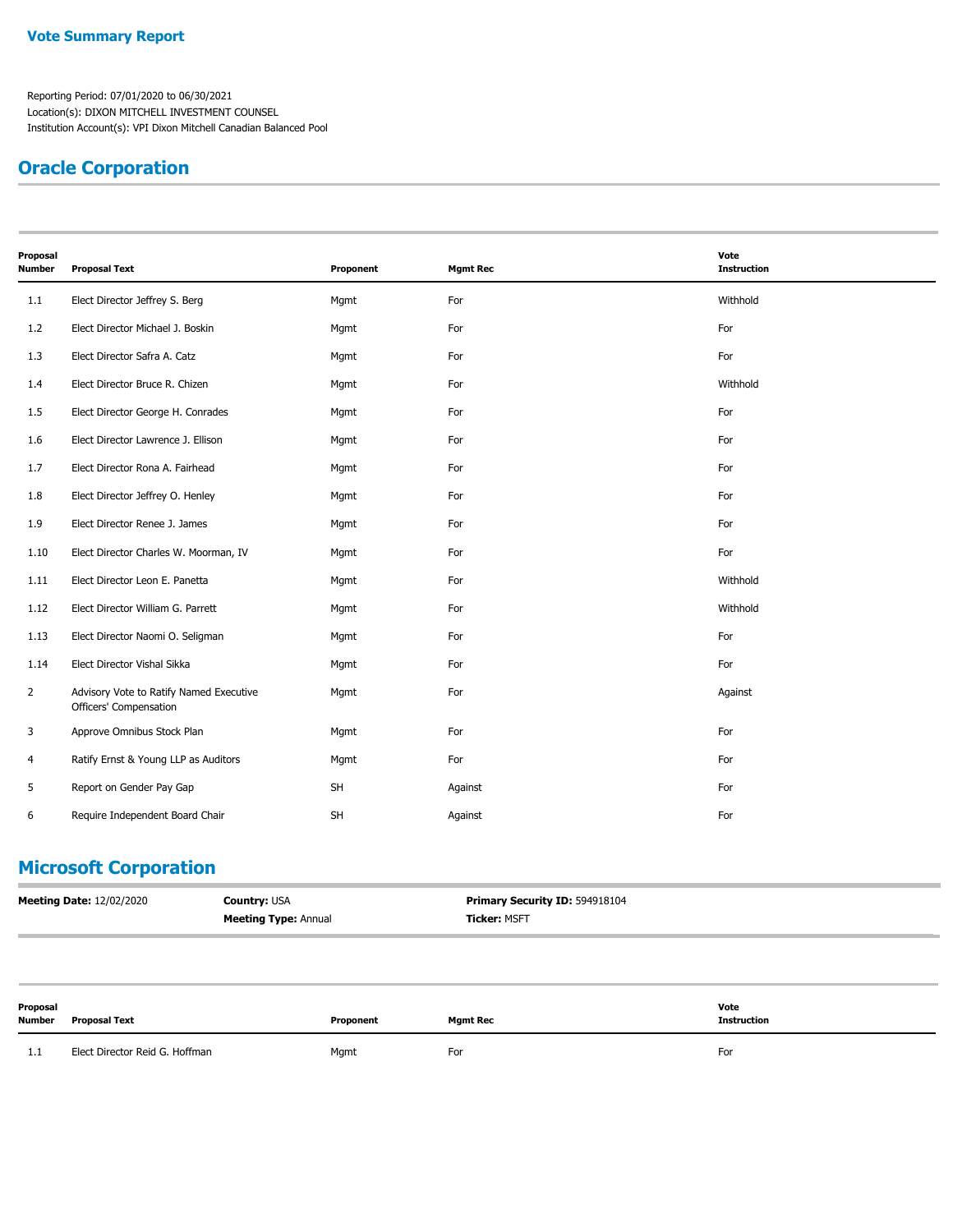### **Microsoft Corporation**

| Proposal<br><b>Number</b> | <b>Proposal Text</b>                                              | Proponent | <b>Mgmt Rec</b> | Vote<br><b>Instruction</b> |
|---------------------------|-------------------------------------------------------------------|-----------|-----------------|----------------------------|
| 1.2                       | Elect Director Hugh F. Johnston                                   | Mgmt      | For             | For                        |
| 1.3                       | Elect Director Teri L. List-Stoll                                 | Mgmt      | For             | For                        |
| 1.4                       | Elect Director Satya Nadella                                      | Mgmt      | For             | For                        |
| 1.5                       | Elect Director Sandra E. Peterson                                 | Mgmt      | For             | For                        |
| 1.6                       | Elect Director Penny S. Pritzker                                  | Mgmt      | For             | For                        |
| 1.7                       | Elect Director Charles W. Scharf                                  | Mgmt      | For             | For                        |
| 1.8                       | Elect Director Arne M. Sorenson                                   | Mgmt      | For             | For                        |
| 1.9                       | Elect Director John W. Stanton                                    | Mgmt      | For             | For                        |
| 1.10                      | Elect Director John W. Thompson                                   | Mgmt      | For             | For                        |
| 1.11                      | Elect Director Emma N. Walmsley                                   | Mgmt      | For             | For                        |
| 1.12                      | Elect Director Padmasree Warrior                                  | Mgmt      | For             | For                        |
| $\overline{2}$            | Advisory Vote to Ratify Named Executive<br>Officers' Compensation | Mgmt      | For             | For                        |
| 3                         | Ratify Deloitte & Touche LLP as Auditors                          | Mgmt      | For             | For                        |
| 4                         | Report on Employee Representation on the<br>Board of Directors    | <b>SH</b> | Against         | Against                    |

# **Cisco Systems, Inc.**

| <b>Meeting Date: 12/10/2020</b> | <b>Country: USA</b>         | <b>Primary Security ID: 17275R102</b> |
|---------------------------------|-----------------------------|---------------------------------------|
|                                 | <b>Meeting Type: Annual</b> | <b>Ticker:</b> CSCO                   |

| Proposal<br><b>Number</b> | <b>Proposal Text</b>                  | Proponent | <b>Mgmt Rec</b> | Vote<br><b>Instruction</b> |
|---------------------------|---------------------------------------|-----------|-----------------|----------------------------|
| 1a                        | Elect Director M. Michele Burns       | Mgmt      | For             | For                        |
| 1b                        | Elect Director Wesley G. Bush         | Mgmt      | For             | For                        |
| 1c                        | Elect Director Michael D. Capellas    | Mgmt      | For             | For                        |
| 1d                        | Elect Director Mark Garrett           | Mgmt      | For             | For                        |
| 1e                        | Elect Director Kristina M. Johnson    | Mgmt      | For             | For                        |
| 1 <sup>f</sup>            | Elect Director Roderick C. McGeary    | Mgmt      | For             | For                        |
| 1g                        | Elect Director Charles H. Robbins     | Mgmt      | For             | For                        |
| 1 <sub>h</sub>            | Elect Director Arun Sarin - Withdrawn | Mgmt      |                 |                            |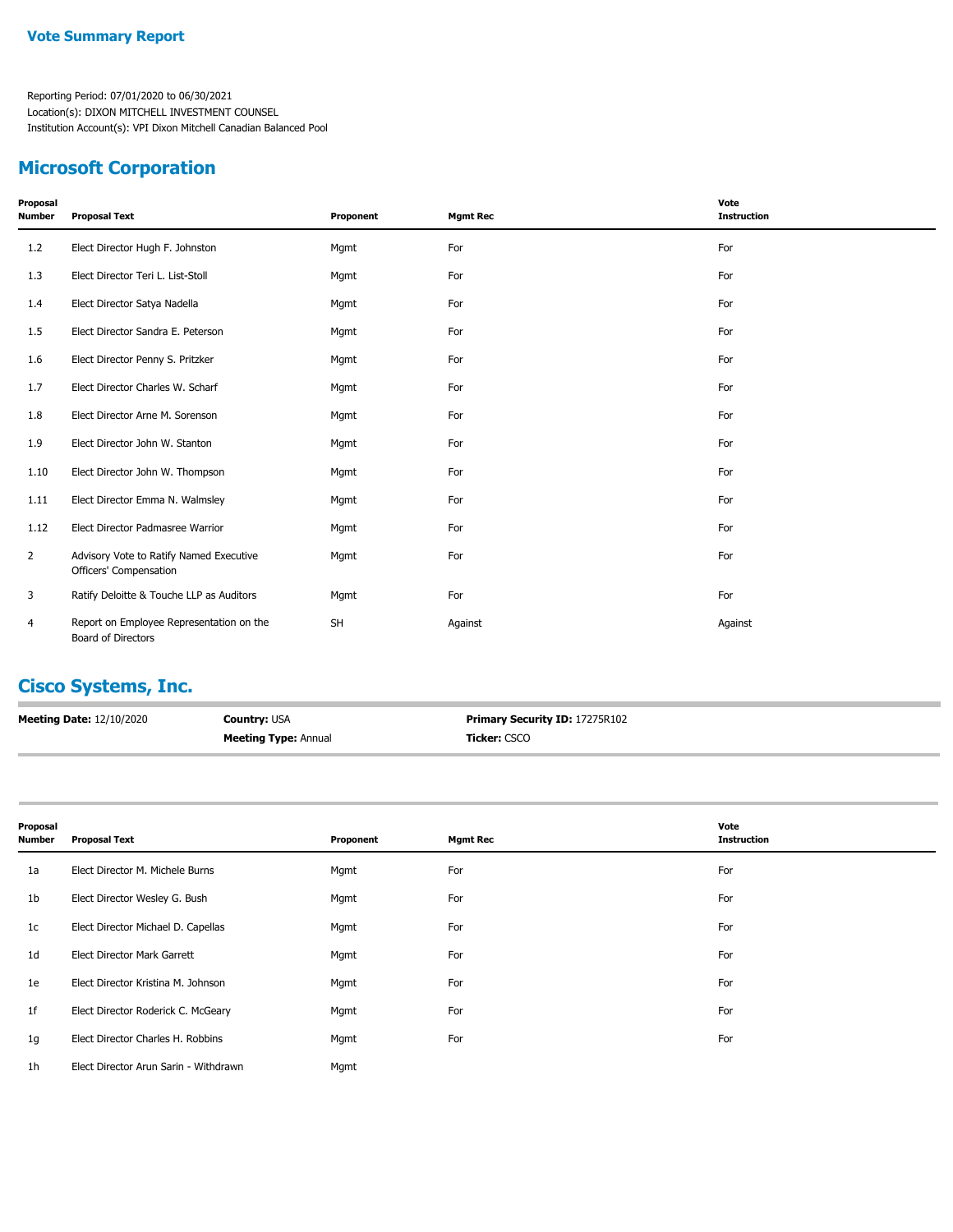## **Cisco Systems, Inc.**

| Proposal<br><b>Number</b> | <b>Proposal Text</b>                                              | Proponent | <b>Mgmt Rec</b> | Vote<br><b>Instruction</b> |
|---------------------------|-------------------------------------------------------------------|-----------|-----------------|----------------------------|
| 11                        | Elect Director Brenton L. Saunders                                | Mgmt      | For             | For                        |
| 1j                        | Elect Director Lisa T. Su                                         | Mgmt      | For             | For                        |
| 2                         | Change State of Incorporation from California<br>to Delaware      | Mgmt      | For             | For                        |
| 3                         | Amend Omnibus Stock Plan                                          | Mgmt      | For             | For                        |
| $\overline{4}$            | Advisory Vote to Ratify Named Executive<br>Officers' Compensation | Mgmt      | For             | For                        |
| 5                         | Ratify PricewaterhouseCoopers LLP as<br>Auditors                  | Mgmt      | For             | For                        |
| 6                         | Require Independent Board Chair                                   | <b>SH</b> | Against         | Against                    |
|                           |                                                                   |           |                 |                            |

### **Becton, Dickinson and Company**

| <b>Meeting Date: 01/26/2021</b> | <b>Country: USA</b>         | <b>Primary Security ID: 075887109</b> |
|---------------------------------|-----------------------------|---------------------------------------|
|                                 | <b>Meeting Type: Annual</b> | <b>Ticker: BDX</b>                    |

| Proposal<br><b>Number</b> | <b>Proposal Text</b>                 | Proponent | <b>Mgmt Rec</b> | Vote<br><b>Instruction</b> |
|---------------------------|--------------------------------------|-----------|-----------------|----------------------------|
| 1a                        | Elect Director Catherine M. Burzik   | Mgmt      | For             | For                        |
| 1b                        | Elect Director R. Andrew Eckert      | Mgmt      | For             | For                        |
| 1 <sup>c</sup>            | Elect Director Vincent A. Forlenza   | Mgmt      | For             | For                        |
| 1d                        | Elect Director Claire M. Fraser      | Mgmt      | For             | For                        |
| 1e                        | Elect Director Jeffrey W. Henderson  | Mgmt      | For             | For                        |
| 1f                        | Elect Director Christopher Jones     | Mgmt      | For             | For                        |
| 1g                        | Elect Director Marshall O. Larsen    | Mgmt      | For             | For                        |
| 1h                        | Elect Director David F. Melcher      | Mgmt      | For             | For                        |
| 1 <sub>i</sub>            | Elect Director Thomas E. Polen       | Mgmt      | For             | For                        |
| 1j                        | Elect Director Claire Pomeroy        | Mgmt      | For             | For                        |
| 1k                        | Elect Director Rebecca W. Rimel      | Mgmt      | For             | For                        |
| 11                        | Elect Director Timothy M. Ring       | Mgmt      | For             | For                        |
| 1m                        | Elect Director Bertram L. Scott      | Mgmt      | For             | For                        |
| 2                         | Ratify Ernst & Young LLP as Auditors | Mgmt      | For             | For                        |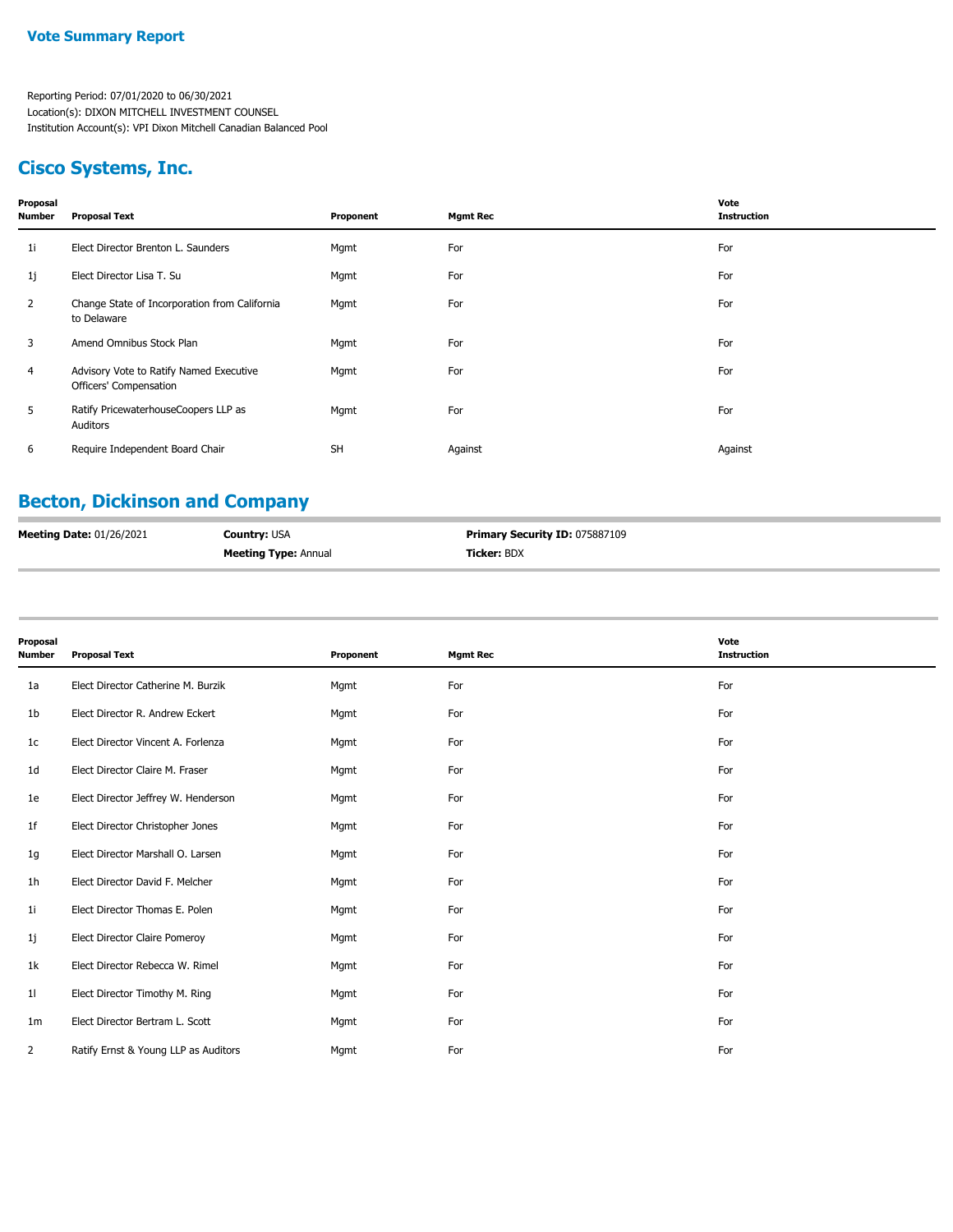## **Becton, Dickinson and Company**

| Proposal<br>Number | <b>Proposal Text</b>                                                   |                             | Proponent | <b>Mgmt Rec</b>                | Vote<br><b>Instruction</b> |  |
|--------------------|------------------------------------------------------------------------|-----------------------------|-----------|--------------------------------|----------------------------|--|
| 3                  | Advisory Vote to Ratify Named Executive<br>Officers' Compensation      |                             | Mgmt      | For                            | Against                    |  |
| 4                  | Reduce Ownership Threshold for<br>Shareholders to Call Special Meeting |                             | <b>SH</b> | Against                        | For                        |  |
| <b>Visa Inc.</b>   |                                                                        |                             |           |                                |                            |  |
|                    | <b>Meeting Date: 01/26/2021</b>                                        | <b>Country: USA</b>         |           | Primary Security ID: 92826C839 |                            |  |
|                    |                                                                        | <b>Meeting Type: Annual</b> |           | Ticker: V                      |                            |  |

| Proposal<br><b>Number</b> | <b>Proposal Text</b>                                                                  | Proponent | <b>Mgmt Rec</b> | Vote<br><b>Instruction</b> |
|---------------------------|---------------------------------------------------------------------------------------|-----------|-----------------|----------------------------|
| 1a                        | Elect Director Lloyd A. Carney                                                        | Mgmt      | For             | For                        |
| 1b                        | Elect Director Mary B. Cranston                                                       | Mgmt      | For             | For                        |
| 1 <sub>c</sub>            | Elect Director Francisco Javier<br>Fernandez-Carbajal                                 | Mgmt      | For             | For                        |
| 1d                        | Elect Director Alfred F. Kelly, Jr.                                                   | Mgmt      | For             | For                        |
| 1e                        | Elect Director Ramon Laguarta                                                         | Mgmt      | For             | For                        |
| 1f                        | Elect Director John F. Lundgren                                                       | Mgmt      | For             | For                        |
| 1g                        | Elect Director Robert W. Matschullat                                                  | Mgmt      | For             | For                        |
| 1 <sub>h</sub>            | Elect Director Denise M. Morrison                                                     | Mgmt      | For             | For                        |
| 1i                        | Elect Director Suzanne Nora Johnson                                                   | Mgmt      | For             | For                        |
| 1j                        | Elect Director Linda J. Rendle                                                        | Mgmt      | For             | For                        |
| 1k                        | Elect Director John A. C. Swainson                                                    | Mgmt      | For             | For                        |
| 11                        | Elect Director Maynard G. Webb, Jr.                                                   | Mgmt      | For             | For                        |
| $\overline{2}$            | Advisory Vote to Ratify Named Executive<br>Officers' Compensation                     | Mgmt      | For             | For                        |
| 3                         | Ratify KPMG LLP as Auditors                                                           | Mgmt      | For             | For                        |
| 4                         | Amend Omnibus Stock Plan                                                              | Mgmt      | For             | For                        |
| 5                         | Provide Holders of At Least 15% Class A<br>Common Stock Right to Call Special Meeting | Mgmt      | For             | For                        |
| 6                         | Provide Right to Act by Written Consent                                               | <b>SH</b> | Against         | For                        |
| 7                         | Amend Principles of Executive Compensation<br>Program                                 | <b>SH</b> | Against         | Against                    |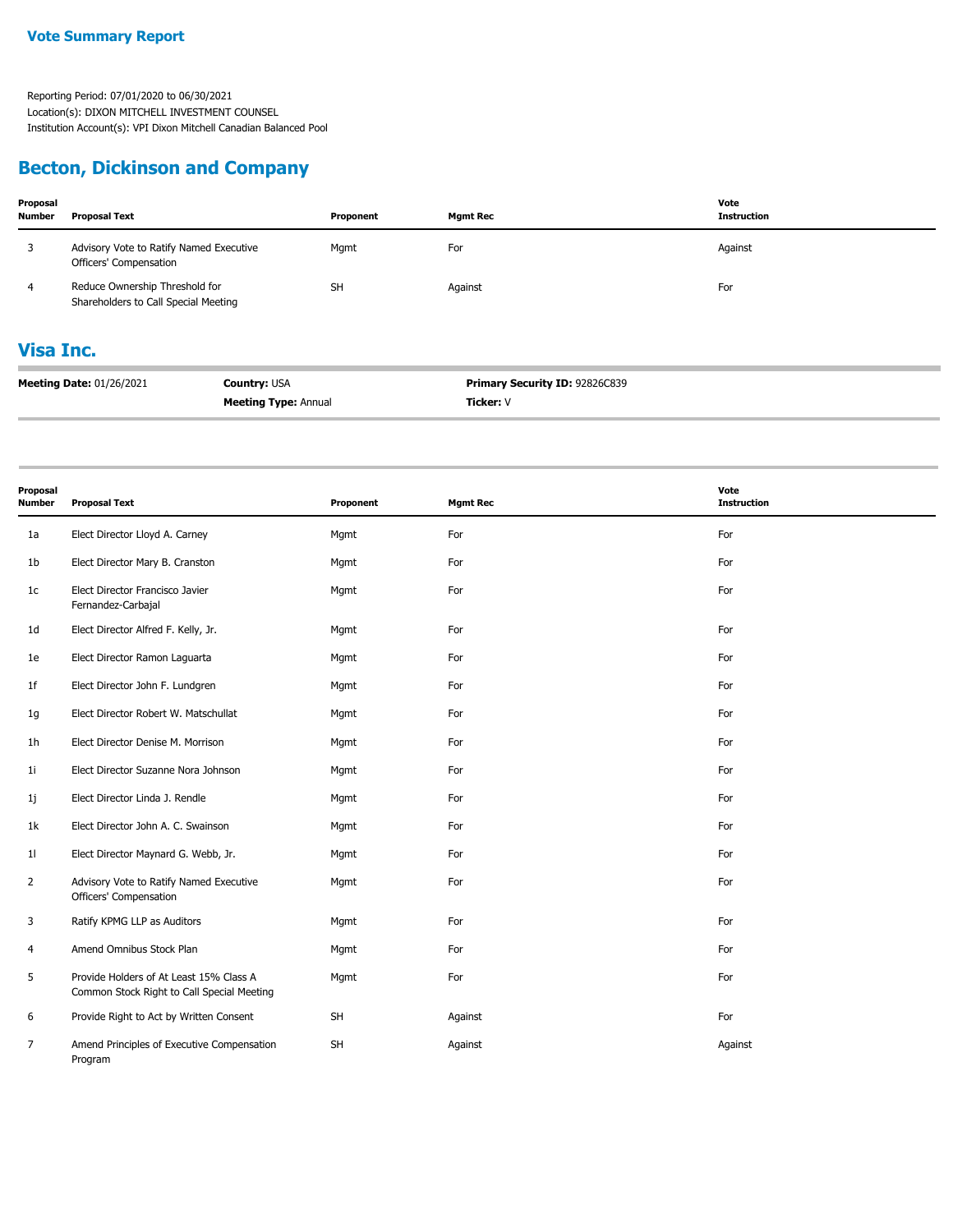#### **Vote Summary Report**

Reporting Period: 07/01/2020 to 06/30/2021 Location(s): DIXON MITCHELL INVESTMENT COUNSEL Institution Account(s): VPI Dixon Mitchell Canadian Balanced Pool

# **Apple Inc.**

| <b>Meeting Date: 02/23/2021</b> | <b>Country: USA</b>         | Primary Security ID: 037833100 |
|---------------------------------|-----------------------------|--------------------------------|
|                                 | <b>Meeting Type: Annual</b> | <b>Ticker: AAPL</b>            |

| Proposal       |                                                                   |           |                 | Vote               |
|----------------|-------------------------------------------------------------------|-----------|-----------------|--------------------|
| Number         | <b>Proposal Text</b>                                              | Proponent | <b>Mgmt Rec</b> | <b>Instruction</b> |
| 1a             | Elect Director James Bell                                         | Mgmt      | For             | For                |
| 1b             | Elect Director Tim Cook                                           | Mgmt      | For             | For                |
| 1c             | Elect Director Al Gore                                            | Mgmt      | For             | For                |
| 1 <sub>d</sub> | Elect Director Andrea Jung                                        | Mgmt      | For             | For                |
| 1e             | Elect Director Art Levinson                                       | Mgmt      | For             | For                |
| 1f             | Elect Director Monica Lozano                                      | Mgmt      | For             | For                |
| 1g             | Elect Director Ron Sugar                                          | Mgmt      | For             | For                |
| 1h             | Elect Director Sue Wagner                                         | Mgmt      | For             | For                |
| $\overline{2}$ | Ratify Ernst & Young LLP as Auditors                              | Mgmt      | For             | For                |
| 3              | Advisory Vote to Ratify Named Executive<br>Officers' Compensation | Mgmt      | For             | For                |
| 4              | Proxy Access Amendments                                           | <b>SH</b> | Against         | For                |
| 5              | Improve Principles of Executive<br>Compensation Program           | <b>SH</b> | Against         | Against            |

# **Canadian Western Bank**

| <b>Meeting Date: 04/01/2021</b> | <b>Country: Canada</b>      | <b>Primary Security ID: 13677F101</b> |
|---------------------------------|-----------------------------|---------------------------------------|
|                                 | <b>Meeting Type: Annual</b> | <b>Ticker:</b> CWB                    |

| Proposal<br><b>Number</b> | <b>Proposal Text</b>                 | Proponent | <b>Mgmt Rec</b> | Vote<br><b>Instruction</b> |
|---------------------------|--------------------------------------|-----------|-----------------|----------------------------|
| 1.1                       | Elect Director Andrew J. Bibby       | Mgmt      | For             | For                        |
| 1.2                       | Elect Director Marie Y. Delorme      | Mgmt      | For             | For                        |
| 1.3                       | Elect Director Maria Filippelli      | Mgmt      | For             | For                        |
| 1.4                       | Elect Director Christopher H. Fowler | Mgmt      | For             | For                        |
| 1.5                       | Elect Director Linda M.O. Hohol      | Mgmt      | For             | For                        |
| 1.6                       | Elect Director Robert A. Manning     | Mgmt      | For             | For                        |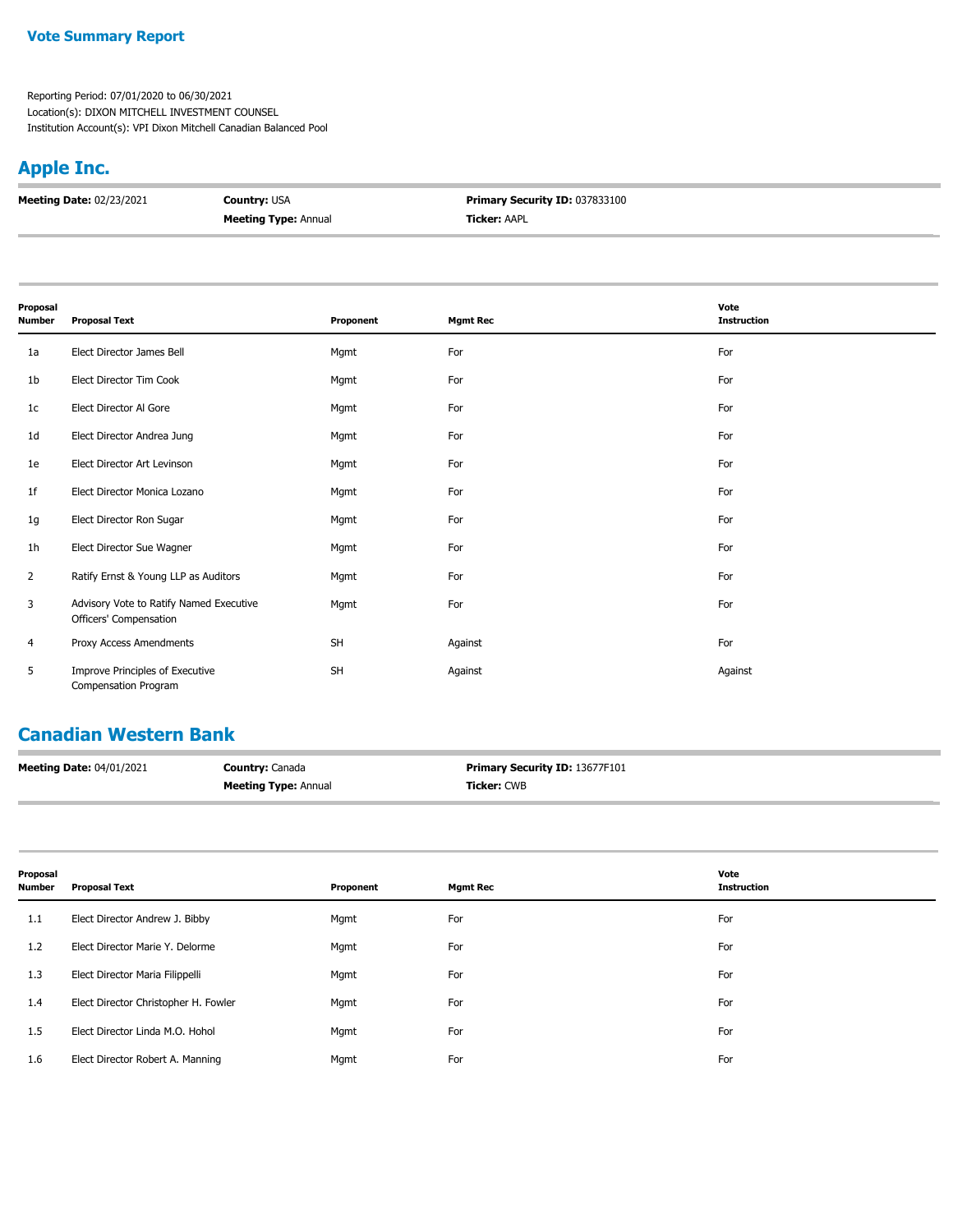#### **Canadian Western Bank**

| Proposal<br>Number | <b>Proposal Text</b>                                | Proponent | <b>Mgmt Rec</b> | Vote<br><b>Instruction</b> |
|--------------------|-----------------------------------------------------|-----------|-----------------|----------------------------|
| 1.7                | Elect Director E. Gay Mitchell                      | Mgmt      | For             | For                        |
| 1.8                | Elect Director Sarah A. Morgan-Silvester            | Mgmt      | For             | For                        |
| 1.9                | Elect Director Margaret J. Mulligan                 | Mgmt      | For             | For                        |
| 1.10               | Elect Director Robert L. Phillips                   | Mgmt      | For             | For                        |
| 1.11               | Elect Director Irfhan A. Rawji                      | Mgmt      | For             | For                        |
| 1.12               | Elect Director Ian M. Reid                          | Mgmt      | For             | For                        |
| 1.13               | Elect Director H. Sanford Riley                     | Mgmt      | For             | For                        |
| $\overline{2}$     | Ratify KPMG LLP as Auditors                         | Mgmt      | For             | For                        |
| 3                  | Advisory Vote on Executive Compensation<br>Approach | Mgmt      | For             | For                        |

## **The Toronto-Dominion Bank**

| <b>Meeting Date: 04/01/2021</b> | <b>Country: Canada</b>      | <b>Primary Security ID: 891160509</b> |
|---------------------------------|-----------------------------|---------------------------------------|
|                                 | <b>Meeting Type: Annual</b> | <b>Ticker: TD</b>                     |

| Proposal<br>Number | <b>Proposal Text</b>              | Proponent | <b>Mgmt Rec</b> | Vote<br><b>Instruction</b> |
|--------------------|-----------------------------------|-----------|-----------------|----------------------------|
| 1.1                | Elect Director Amy W. Brinkley    | Mgmt      | For             | For                        |
| 1.2                | Elect Director Brian C. Ferguson  | Mgmt      | For             | For                        |
| 1.3                | Elect Director Colleen A. Goggins | Mgmt      | For             | For                        |
| 1.4                | Elect Director Jean-Rene Halde    | Mgmt      | For             | For                        |
| 1.5                | Elect Director David E. Kepler    | Mgmt      | For             | For                        |
| 1.6                | Elect Director Brian M. Levitt    | Mgmt      | For             | For                        |
| 1.7                | Elect Director Alan N. MacGibbon  | Mgmt      | For             | For                        |
| 1.8                | Elect Director Karen E. Maidment  | Mgmt      | For             | For                        |
| 1.9                | Elect Director Bharat B. Masrani  | Mgmt      | For             | For                        |
| 1.10               | Elect Director Irene R. Miller    | Mgmt      | For             | For                        |
| 1.11               | Elect Director Nadir H. Mohamed   | Mgmt      | For             | For                        |
| 1.12               | Elect Director Claude Mongeau     | Mgmt      | For             | For                        |
| 1.13               | Elect Director Joe Natale         | Mgmt      | For             | For                        |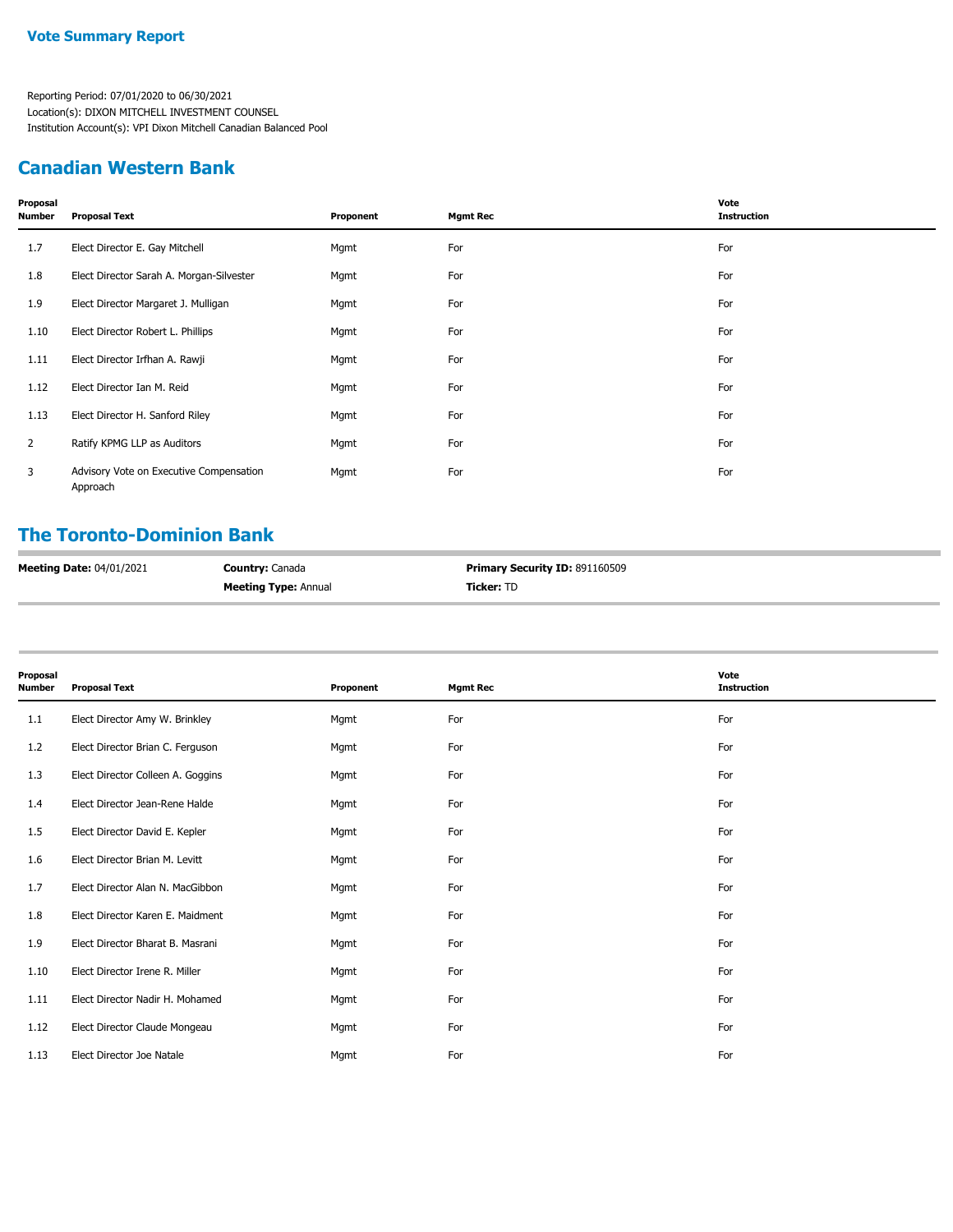#### **The Toronto-Dominion Bank**

| Proposal<br><b>Number</b> | <b>Proposal Text</b>                                                                                                       | Proponent | <b>Mgmt Rec</b> | Vote<br><b>Instruction</b> |
|---------------------------|----------------------------------------------------------------------------------------------------------------------------|-----------|-----------------|----------------------------|
| 1.14                      | Elect Director S. Jane Rowe                                                                                                | Mgmt      | For             | For                        |
| $\overline{2}$            | Approve Ernst & Young LLP as Auditors and<br>Authorize Board to Fix Their Remuneration                                     | Mgmt      | For             | For                        |
| 3                         | Advisory Vote on Executive Compensation<br>Approach                                                                        | Mgmt      | For             | For                        |
|                           | Shareholder Proposals                                                                                                      | Mgmt      |                 |                            |
| $\overline{4}$            | SP 1: Produce a Report on Loans Made by the<br>Bank in Support of the Circular Economy                                     | <b>SH</b> | Against         | Against                    |
| 5                         | SP 2: Adopt a Diversity Target Higher than<br>40% for the Composition of the Board of<br>Directors for the Next Five Years | <b>SH</b> | Against         | Against                    |

# **Royal Bank of Canada**

| <b>Meeting Date: 04/08/2021</b> | <b>Country: Canada</b>      | <b>Primary Security ID: 780087102</b> |
|---------------------------------|-----------------------------|---------------------------------------|
|                                 | <b>Meeting Type: Annual</b> | <b>Ticker: RY</b>                     |

| Proposal<br><b>Number</b> | <b>Proposal Text</b>                                | Proponent | <b>Mgmt Rec</b> | Vote<br><b>Instruction</b> |
|---------------------------|-----------------------------------------------------|-----------|-----------------|----------------------------|
|                           |                                                     |           |                 |                            |
| 1.1                       | Elect Director Andrew A. Chisholm                   | Mgmt      | For             | For                        |
| 1.2                       | Elect Director Jacynthe Cote                        | Mgmt      | For             | For                        |
| 1.3                       | Elect Director Toos N. Daruvala                     | Mgmt      | For             | For                        |
| 1.4                       | Elect Director David F. Denison                     | Mgmt      | For             | For                        |
| 1.5                       | Elect Director Cynthia Devine                       | Mgmt      | For             | For                        |
| 1.6                       | Elect Director David McKay                          | Mgmt      | For             | For                        |
| 1.7                       | Elect Director Kathleen Taylor                      | Mgmt      | For             | For                        |
| 1.8                       | Elect Director Maryann Turcke                       | Mgmt      | For             | For                        |
| 1.9                       | Elect Director Thierry Vandal                       | Mgmt      | For             | For                        |
| 1.10                      | Elect Director Bridget A. van Kralingen             | Mgmt      | For             | For                        |
| 1.11                      | Elect Director Frank Vettese                        | Mgmt      | For             | For                        |
| 1.12                      | Elect Director Jeffery Yabuki                       | Mgmt      | For             | For                        |
| $\overline{2}$            | Ratify PricewaterhouseCoopers LLP as<br>Auditors    | Mgmt      | For             | For                        |
| 3                         | Advisory Vote on Executive Compensation<br>Approach | Mgmt      | For             | For                        |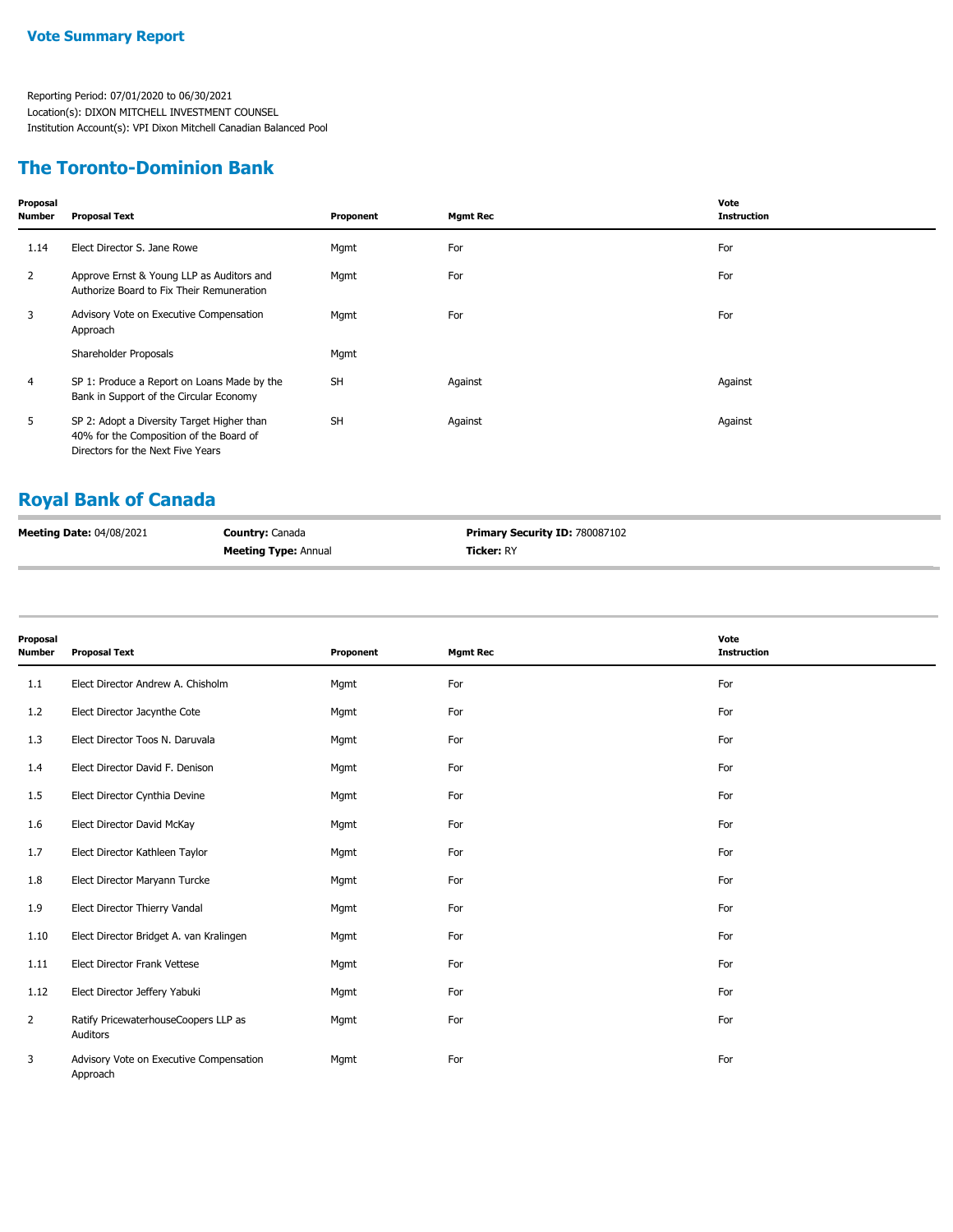## **Royal Bank of Canada**

| Proposal<br><b>Number</b> | <b>Proposal Text</b>                                                                                                                                                                                    | Proponent | <b>Mgmt Rec</b> | Vote<br><b>Instruction</b> |
|---------------------------|---------------------------------------------------------------------------------------------------------------------------------------------------------------------------------------------------------|-----------|-----------------|----------------------------|
|                           | Shareholder Proposals                                                                                                                                                                                   | Mgmt      |                 |                            |
| 4                         | SP 1: Adopt Company-Wide, Quantitative,<br>Time-bound Greenhouse Gas (GHG)<br>Emissions Reduction Targets and Issue an<br>Annual Report Discussing the Plans and<br>Progress of Achieving Such Targerts | <b>SH</b> | Against         | Against                    |
| 5                         | SP 2: Redefine the Bank's Purpose and<br>Undertakings                                                                                                                                                   | <b>SH</b> | Against         | Against                    |
| 6                         | SP 3: Produce a Report on Loans Made by the<br>Bank in Support of the Circular Economy                                                                                                                  | <b>SH</b> | Against         | Against                    |
| $\overline{7}$            | SP 4: Adopt a Diversity Target Higher than<br>40% for the Composition of the Board of<br>Directors for the Next Five Years                                                                              | <b>SH</b> | Against         | Against                    |

## **The Bank of Nova Scotia**

| <b>Meeting Date: 04/13/2021</b> | <b>Country: Canada</b>      | <b>Primary Security ID: 064149107</b> |
|---------------------------------|-----------------------------|---------------------------------------|
|                                 | <b>Meeting Type: Annual</b> | <b>Ticker: BNS</b>                    |

| Proposal<br>Number | <b>Proposal Text</b>               | Proponent | <b>Mgmt Rec</b> | Vote<br><b>Instruction</b> |
|--------------------|------------------------------------|-----------|-----------------|----------------------------|
| 1.1                | Elect Director Nora A. Aufreiter   | Mgmt      | For             | For                        |
| 1.2                | Elect Director Guillermo E. Babatz | Mgmt      | For             | For                        |
| 1.3                | Elect Director Scott B. Bonham     | Mgmt      | For             | For                        |
| 1.4                | Elect Director Lynn K. Patterson   | Mgmt      | For             | For                        |
| 1.5                | Elect Director Michael D. Penner   | Mgmt      | For             | For                        |
| 1.6                | Elect Director Brian J. Porter     | Mgmt      | For             | For                        |
| 1.7                | Elect Director Una M. Power        | Mgmt      | For             | For                        |
| 1.8                | Elect Director Aaron W. Regent     | Mgmt      | For             | For                        |
| 1.9                | Elect Director Calin Rovinescu     | Mgmt      | For             | For                        |
| 1.10               | Elect Director Susan L. Segal      | Mgmt      | For             | For                        |
| 1.11               | Elect Director L. Scott Thomson    | Mgmt      | For             | For                        |
| 1.12               | Elect Director Benita M. Warmbold  | Mgmt      | For             | For                        |
| $\mathbf{2}$       | Ratify KPMG LLP as Auditors        | Mgmt      | For             | For                        |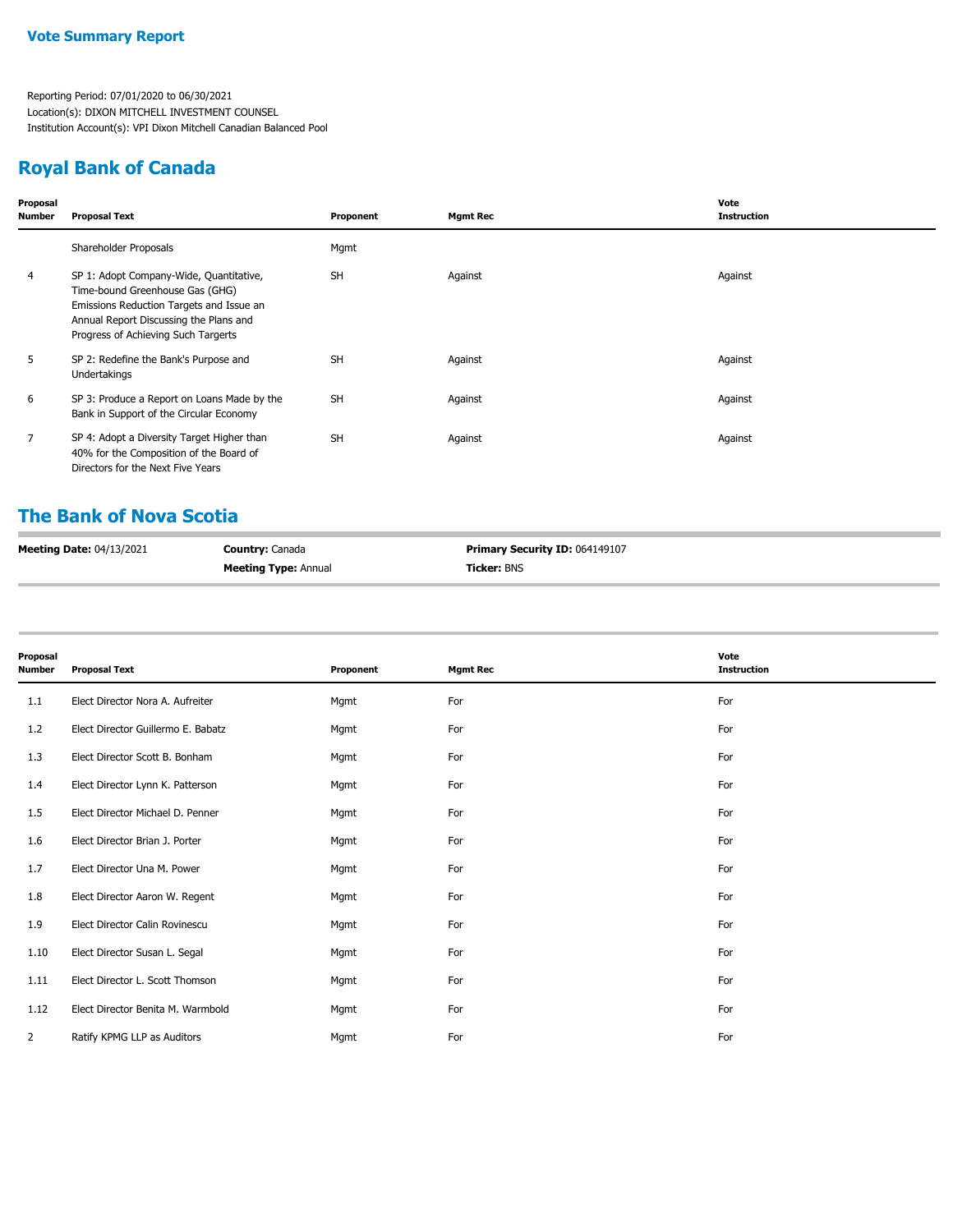## **The Bank of Nova Scotia**

| Proposal<br>Number | Proposal Text                                                                                    | Proponent | <b>Mgmt Rec</b> | Vote<br><b>Instruction</b> |
|--------------------|--------------------------------------------------------------------------------------------------|-----------|-----------------|----------------------------|
| 3                  | Advisory Vote on Executive Compensation<br>Approach                                              | Mgmt      | For             | Against                    |
|                    | Shareholder Proposals                                                                            | Mgmt      |                 |                            |
| 4.4                | SP 1: Produce a Report on Loans Made by the<br>Bank in Support of the Circular Economy           | <b>SH</b> | Against         | Against                    |
| 4.5                | SP 2: Disclose the Compensation Ratio<br>(Equity Ratio) Used by the Compensation<br>Committee    | <b>SH</b> | Against         | Against                    |
| 4.6                | SP 3: Set a Diversity Target of More than<br>40% of the Board Members for the Next Five<br>Years | <b>SH</b> | Against         | Against                    |

# **Canadian National Railway Company**

| <b>Meeting Date: 04/27/2021</b> | <b>Country:</b> Canada      | <b>Primary Security ID: 136375102</b> |
|---------------------------------|-----------------------------|---------------------------------------|
|                                 | <b>Meeting Type: Annual</b> | <b>Ticker:</b> CNR                    |

| Proposal<br>Number | <b>Proposal Text</b>                                | Proponent | <b>Mgmt Rec</b> | Vote<br><b>Instruction</b> |
|--------------------|-----------------------------------------------------|-----------|-----------------|----------------------------|
| 1A                 | Elect Director Shauneen Bruder                      | Mgmt      | For             | For                        |
| 1B                 | Elect Director Julie Godin                          | Mgmt      | For             | For                        |
| 1C                 | Elect Director Denise Gray                          | Mgmt      | For             | For                        |
| 1D                 | Elect Director Justin M. Howell                     | Mgmt      | For             | For                        |
| 1E                 | Elect Director Kevin G. Lynch                       | Mgmt      | For             | For                        |
| 1F                 | Elect Director Margaret A. McKenzie                 | Mgmt      | For             | For                        |
| 1G                 | Elect Director James E. O'Connor                    | Mgmt      | For             | For                        |
| 1H                 | Elect Director Robert Pace                          | Mgmt      | For             | For                        |
| 1 <sub>I</sub>     | Elect Director Robert L. Phillips                   | Mgmt      | For             | For                        |
| 1]                 | Elect Director Jean-Jacques Ruest                   | Mgmt      | For             | For                        |
| 1K                 | Elect Director Laura Stein                          | Mgmt      | For             | For                        |
| $\overline{2}$     | Ratify KPMG LLP as Auditors                         | Mgmt      | For             | For                        |
| 3                  | Advisory Vote on Executive Compensation<br>Approach | Mgmt      | For             | For                        |
| 4                  | Management Advisory Vote on Climate<br>Change       | Mgmt      | For             | For                        |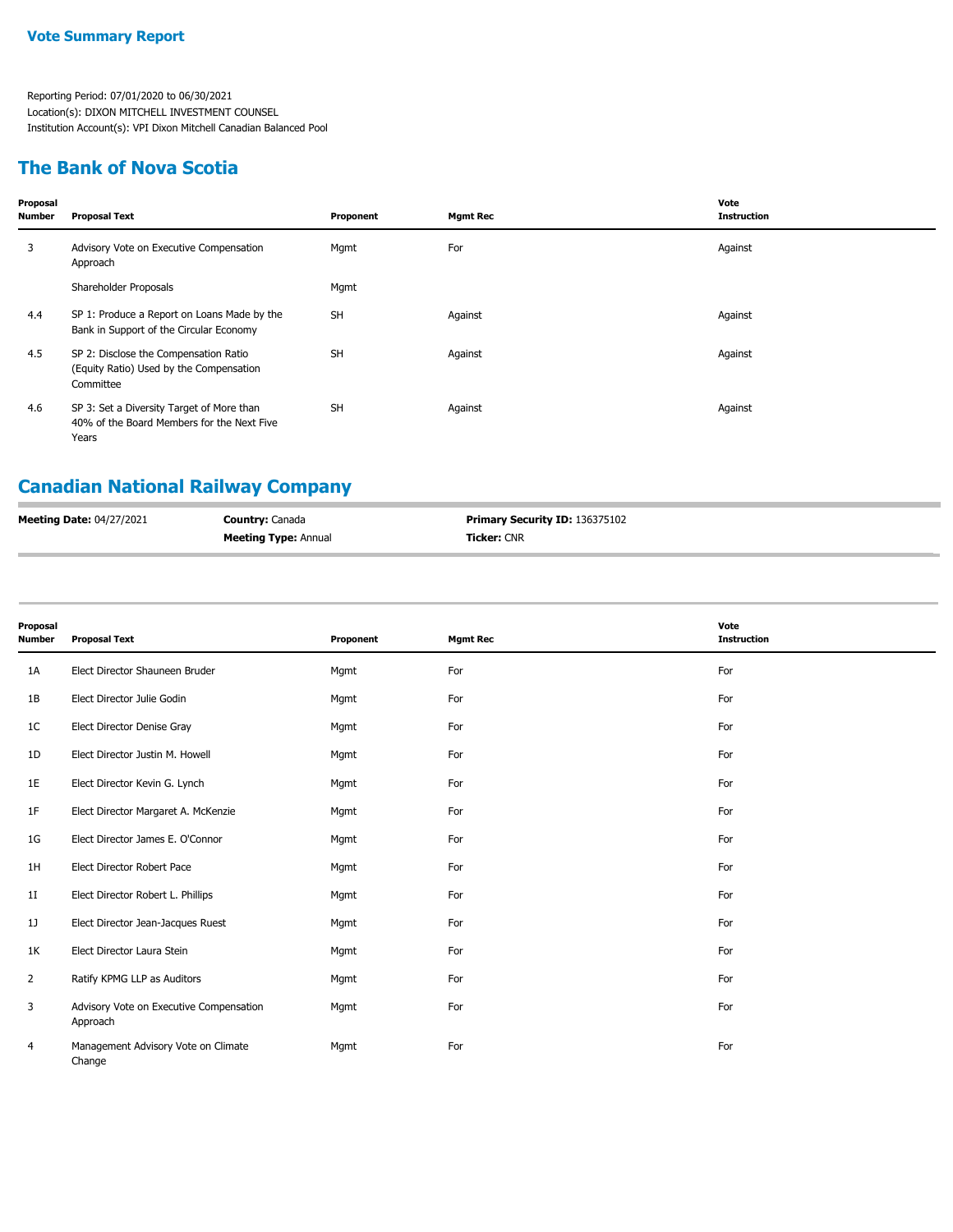### **Canadian National Railway Company**

| Proposal<br><b>Number</b> | <b>Proposal Text</b>                                                                                                                                                                                                         | Proponent | <b>Mgmt Rec</b> | Vote<br><b>Instruction</b> |
|---------------------------|------------------------------------------------------------------------------------------------------------------------------------------------------------------------------------------------------------------------------|-----------|-----------------|----------------------------|
|                           | Shareholder Proposals                                                                                                                                                                                                        | Mgmt      |                 |                            |
| 5                         | SP 1: Institute a New Safety-Centered Bonus<br>System                                                                                                                                                                        | <b>SH</b> | Against         | Against                    |
| 6                         | SP 2: Require the CN Police Service to Cede<br>Criminal Investigation of All Workplace<br>Deaths and Serious Injuries and Instead<br>Request the Independent Police Forces in<br>Canada and the US to Do Such Investigations | <b>SH</b> | Against         | Against                    |

#### **TFI International Inc.**

| <b>Meeting Date: 04/27/2021</b> | <b>Country: Canada</b>      | <b>Primary Security ID: 87241L109</b> |
|---------------------------------|-----------------------------|---------------------------------------|
|                                 | <b>Meeting Type: Annual</b> | <b>Ticker: TFII</b>                   |

| Proposal<br>Number | <b>Proposal Text</b>                                                          | Proponent | <b>Mgmt Rec</b> | Vote<br><b>Instruction</b> |
|--------------------|-------------------------------------------------------------------------------|-----------|-----------------|----------------------------|
| 1.1                | Elect Director Leslie Abi-Karam                                               | Mgmt      | For             | For                        |
| 1.2                | Elect Director Alain Bedard                                                   | Mgmt      | For             | For                        |
| 1.3                | Elect Director Andre Berard                                                   | Mgmt      | For             | For                        |
| 1.4                | Elect Director Lucien Bouchard                                                | Mgmt      | For             | For                        |
| 1.5                | Elect Director William T. England                                             | Mgmt      | For             | For                        |
| 1.6                | Elect Director Diane Giard                                                    | Mgmt      | For             | For                        |
| 1.7                | Elect Director Richard Guay                                                   | Mgmt      | For             | For                        |
| 1.8                | Elect Director Debra Kelly-Ennis                                              | Mgmt      | For             | For                        |
| 1.9                | Elect Director Neil D. Manning                                                | Mgmt      | For             | For                        |
| 1.10               | Elect Director Joey Saputo                                                    | Mgmt      | For             | For                        |
| 1.11               | Elect Director Rosemary Turner                                                | Mgmt      | For             | For                        |
| $\overline{2}$     | Approve KPMG LLP as Auditors and Authorize<br>Board to Fix Their Remuneration | Mgmt      | For             | For                        |

# **Berkshire Hathaway Inc.**

| <b>Meeting Date: 05/01/2021</b> | <b>Country: USA</b>         | <b>Primary Security ID: 084670702</b> |
|---------------------------------|-----------------------------|---------------------------------------|
|                                 | <b>Meeting Type: Annual</b> | <b>Ticker:</b> BRK.B                  |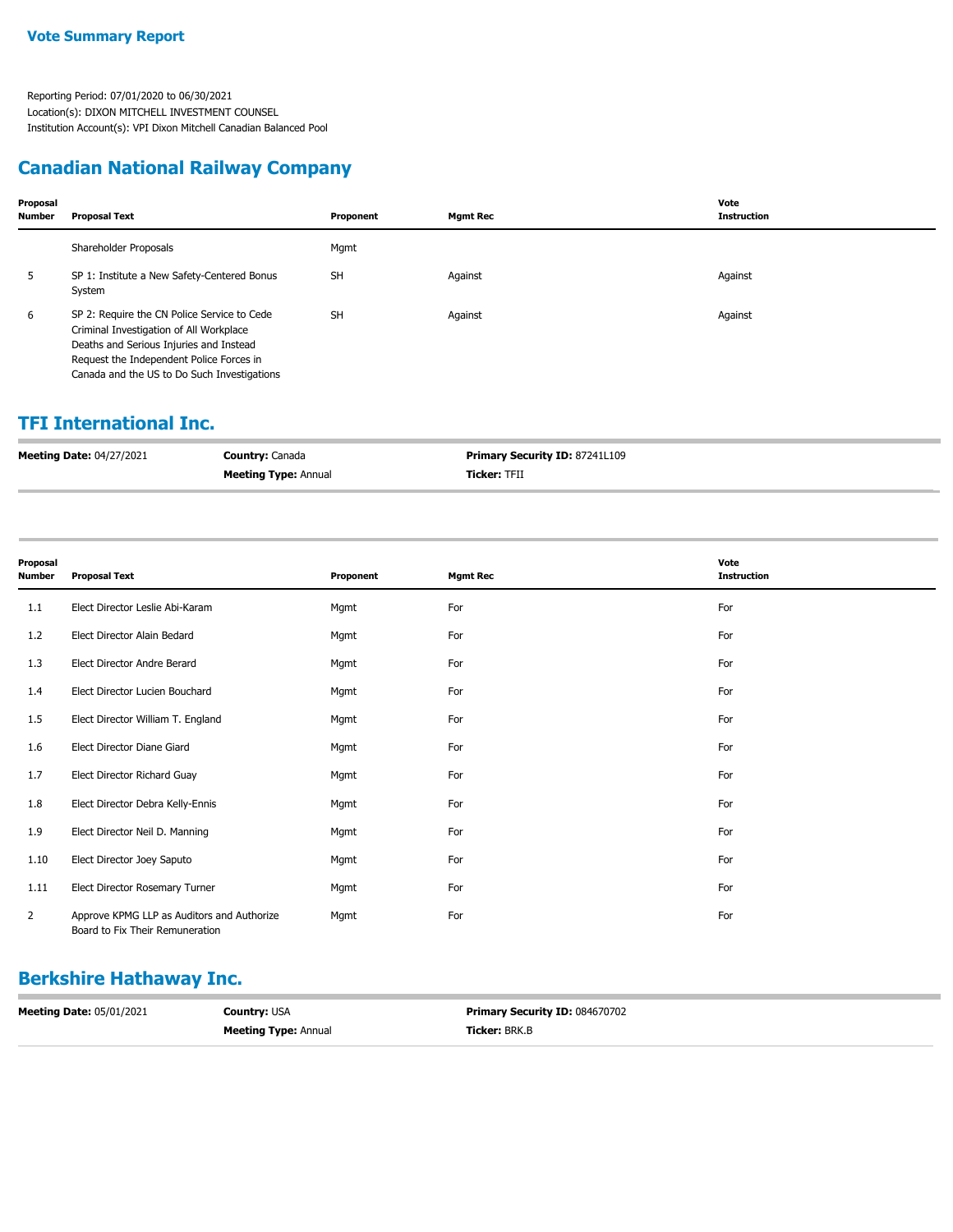## **Berkshire Hathaway Inc.**

| Vote<br>Proposal |                                                                        |           |                 |                    |
|------------------|------------------------------------------------------------------------|-----------|-----------------|--------------------|
| Number           | <b>Proposal Text</b>                                                   | Proponent | <b>Mgmt Rec</b> | <b>Instruction</b> |
| 1.1              | Elect Director Warren E. Buffett                                       | Mgmt      | For             | For                |
| 1.2              | Elect Director Charles T. Munger                                       | Mgmt      | For             | For                |
| 1.3              | Elect Director Gregory E. Abel                                         | Mgmt      | For             | For                |
| 1.4              | Elect Director Howard G. Buffett                                       | Mgmt      | For             | For                |
| 1.5              | Elect Director Stephen B. Burke                                        | Mgmt      | For             | For                |
| 1.6              | Elect Director Kenneth I. Chenault                                     | Mgmt      | For             | For                |
| 1.7              | Elect Director Susan L. Decker                                         | Mgmt      | For             | Withhold           |
| 1.8              | Elect Director David S. Gottesman                                      | Mgmt      | For             | Withhold           |
| 1.9              | Elect Director Charlotte Guyman                                        | Mgmt      | For             | For                |
| 1.10             | Elect Director Ajit Jain                                               | Mgmt      | For             | For                |
| 1.11             | Elect Director Thomas S. Murphy                                        | Mgmt      | For             | For                |
| 1.12             | Elect Director Ronald L. Olson                                         | Mgmt      | For             | For                |
| 1.13             | Elect Director Walter Scott, Jr.                                       | Mgmt      | For             | Withhold           |
| 1.14             | Elect Director Meryl B. Witmer                                         | Mgmt      | For             | Withhold           |
| $\overline{2}$   | Report on Climate-Related Risks and<br>Opportunities                   | <b>SH</b> | Against         | For                |
| 3                | Publish Annually a Report Assessing Diversity<br>and Inclusion Efforts | <b>SH</b> | Against         | For                |

## **Stella-Jones Inc.**

| <b>Meeting Date: 05/03/2021</b> | <b>Country: Canada</b>      | <b>Primary Security ID: 85853F105</b> |
|---------------------------------|-----------------------------|---------------------------------------|
|                                 | <b>Meeting Type: Annual</b> | <b>Ticker:</b> SJ                     |

| Proposal      |                                  |           | Vote            |                    |
|---------------|----------------------------------|-----------|-----------------|--------------------|
| <b>Number</b> | <b>Proposal Text</b>             | Proponent | <b>Mgmt Rec</b> | <b>Instruction</b> |
| 1.1           | Elect Director Robert Coallier   | Mgmt      | For             | For                |
| 1.2           | Elect Director Anne E. Giardini  | Mgmt      | For             | For                |
| 1.3           | Elect Director Rhodri J. Harries | Mgmt      | For             | For                |
| 1.4           | Elect Director Karen Laflamme    | Mgmt      | For             | For                |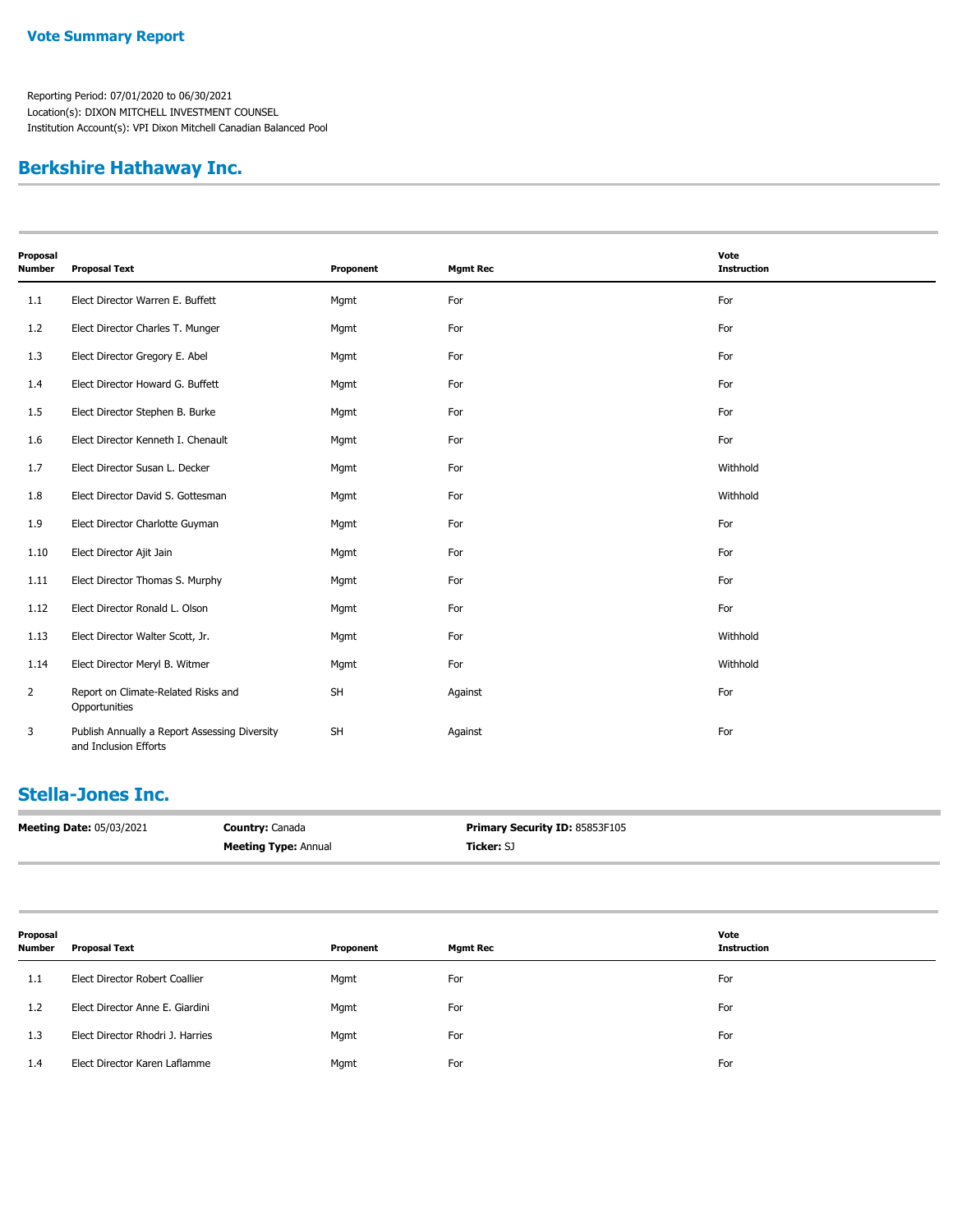#### **Stella-Jones Inc.**

| Proposal<br><b>Number</b> | <b>Proposal Text</b>                                                                               | Proponent | <b>Mgmt Rec</b> | Vote<br><b>Instruction</b> |
|---------------------------|----------------------------------------------------------------------------------------------------|-----------|-----------------|----------------------------|
| 1.5                       | Elect Director Katherine A. Lehman                                                                 | Mgmt      | For             | For                        |
| 1.6                       | Elect Director James A. Manzi, Jr.                                                                 | Mgmt      | For             | For                        |
| 1.7                       | Elect Director Douglas Muzyka                                                                      | Mgmt      | For             | For                        |
| 1.8                       | Elect Director Simon Pelletier                                                                     | Mgmt      | For             | For                        |
| 1.9                       | Elect Director Eric Vachon                                                                         | Mgmt      | For             | For                        |
| 1.10                      | Elect Director Mary Webster                                                                        | Mgmt      | For             | For                        |
| 2                         | Approve PricewaterhouseCoopers LLP as<br>Auditors and Authorize Board to Fix Their<br>Remuneration | Mgmt      | For             | For                        |
| 3                         | Advisory Vote on Executive Compensation<br>Approach                                                | Mgmt      | For             | For                        |

# **Badger Daylighting Ltd.**

| Meeting Date: 05/05/2021 | <b>Country: Canada</b>              | Primary Security ID: 05651W209 |
|--------------------------|-------------------------------------|--------------------------------|
|                          | <b>Meeting Type: Annual/Special</b> | <b>Ticker:</b> BAD             |

| Proposal<br>Number | <b>Proposal Text</b>                                                              | Proponent | <b>Mgmt Rec</b> | Vote<br><b>Instruction</b> |
|--------------------|-----------------------------------------------------------------------------------|-----------|-----------------|----------------------------|
| 1.1                | Elect Director Catherine Best                                                     | Mgmt      | For             | For                        |
| 1.2                | <b>Elect Director Grant Billing</b>                                               | Mgmt      | For             | For                        |
| 1.3                | Elect Director David Bronicheski                                                  | Mgmt      | For             | For                        |
| 1.4                | Elect Director William Derwin                                                     | Mgmt      | For             | For                        |
| 1.5                | Elect Director Stephen Jones                                                      | Mgmt      | For             | For                        |
| 1.6                | Elect Director Mary Jordan                                                        | Mgmt      | For             | For                        |
| 1.7                | Elect Director William Lingard                                                    | Mgmt      | For             | For                        |
| 1.8                | Elect Director Glen Roane                                                         | Mgmt      | For             | For                        |
| 1.9                | Elect Director Paul Vanderberg                                                    | Mgmt      | For             | For                        |
| $\overline{2}$     | Approve Deloitte LLP as Auditors and<br>Authorize Board to Fix Their Remuneration | Mgmt      | For             | For                        |
| 3                  | Advisory Vote on Executive Compensation<br>Approach                               | Mgmt      | For             | For                        |
| 4                  | Adopt New By-Law No. 1                                                            | Mgmt      | For             | For                        |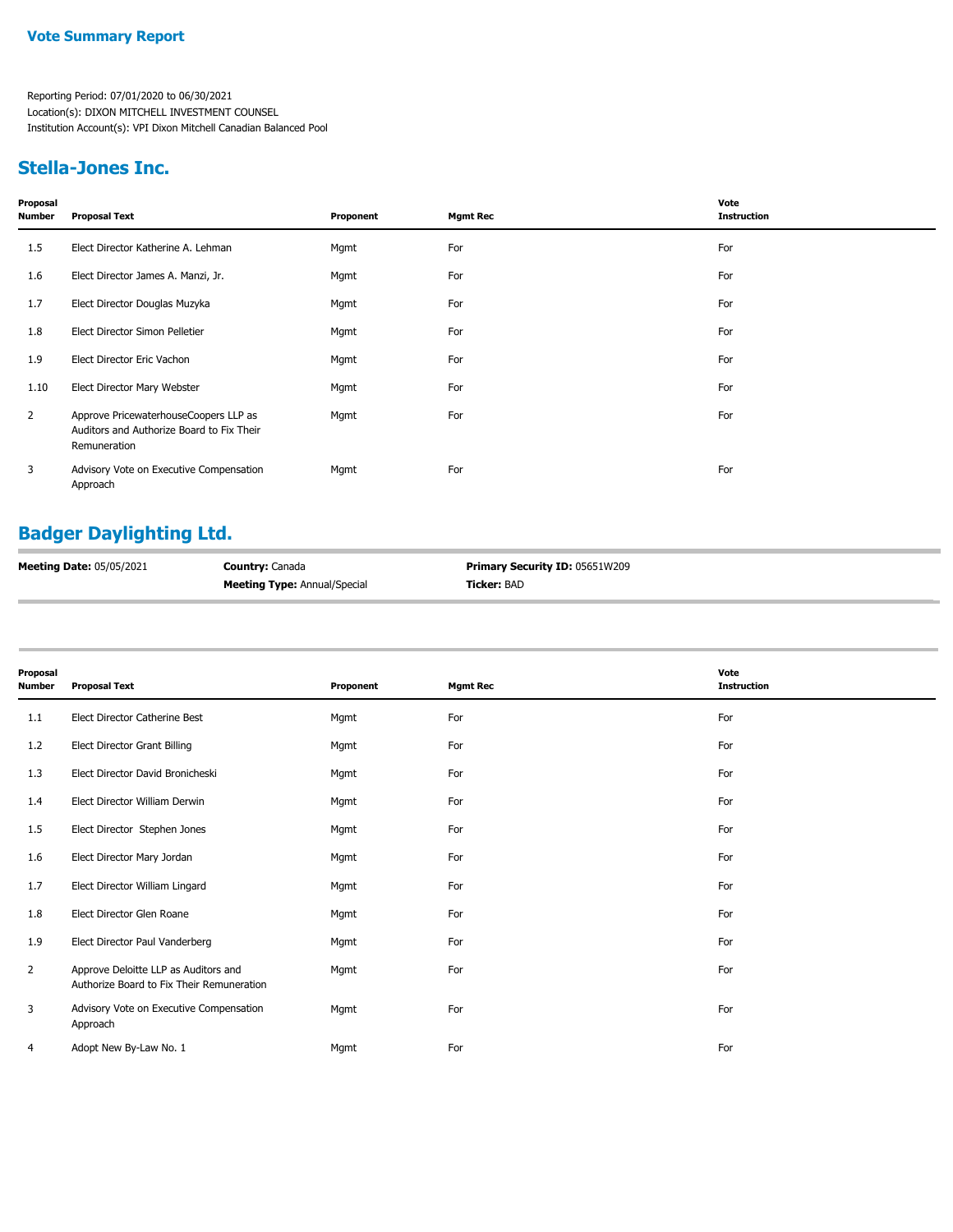## **Badger Daylighting Ltd.**

| Proposal<br><b>Number</b> | <b>Proposal Text</b>                                           | Proponent | <b>Mgmt Rec</b> | Vote<br><b>Instruction</b> |
|---------------------------|----------------------------------------------------------------|-----------|-----------------|----------------------------|
| 5                         | Change Company Name to Badger<br>Infrastructure Solutions Ltd. | Mgmt      | For             | For                        |
| <b>Enbridge Inc.</b>      |                                                                |           |                 |                            |

| <b>Meeting Date: 05/05/2021</b> | <b>Country: Canada</b>      | <b>Primary Security ID: 29250N105</b> |
|---------------------------------|-----------------------------|---------------------------------------|
|                                 | <b>Meeting Type: Annual</b> | <b>Ticker: ENB</b>                    |

| Proposal<br><b>Number</b> | <b>Proposal Text</b>                                                                               | Proponent | <b>Mgmt Rec</b> | Vote<br><b>Instruction</b> |
|---------------------------|----------------------------------------------------------------------------------------------------|-----------|-----------------|----------------------------|
| 1.1                       | Elect Director Pamela L. Carter                                                                    | Mgmt      | For             | For                        |
| 1.2                       | Elect Director Marcel R. Coutu                                                                     | Mgmt      | For             | For                        |
| 1.3                       | Elect Director Susan M. Cunningham                                                                 | Mgmt      | For             | For                        |
| 1.4                       | Elect Director Gregory L. Ebel                                                                     | Mgmt      | For             | For                        |
| 1.5                       | Elect Director J. Herb England                                                                     | Mgmt      | For             | For                        |
| 1.6                       | Elect Director Gregory J. Goff                                                                     | Mgmt      | For             | For                        |
| 1.7                       | Elect Director V. Maureen Kempston Darkes                                                          | Mgmt      | For             | For                        |
| 1.8                       | Elect Director Teresa S. Madden                                                                    | Mgmt      | For             | For                        |
| 1.9                       | Elect Director Al Monaco                                                                           | Mgmt      | For             | For                        |
| 1.10                      | Elect Director Stephen S. Poloz                                                                    | Mgmt      | For             | For                        |
| 1.11                      | Elect Director Dan C. Tutcher                                                                      | Mgmt      | For             | For                        |
| $\overline{2}$            | Approve PricewaterhouseCoopers LLP as<br>Auditors and Authorize Board to Fix Their<br>Remuneration | Mgmt      | For             | For                        |
| 3                         | Advisory Vote on Executive Compensation<br>Approach                                                | Mgmt      | For             | For                        |

## **Canadian Natural Resources Limited**

| <b>Meeting Date: 05/06/2021</b> | <b>Country: Canada</b>      | <b>Primary Security ID: 136385101</b> |
|---------------------------------|-----------------------------|---------------------------------------|
|                                 | <b>Meeting Type: Annual</b> | Ticker: CNO                           |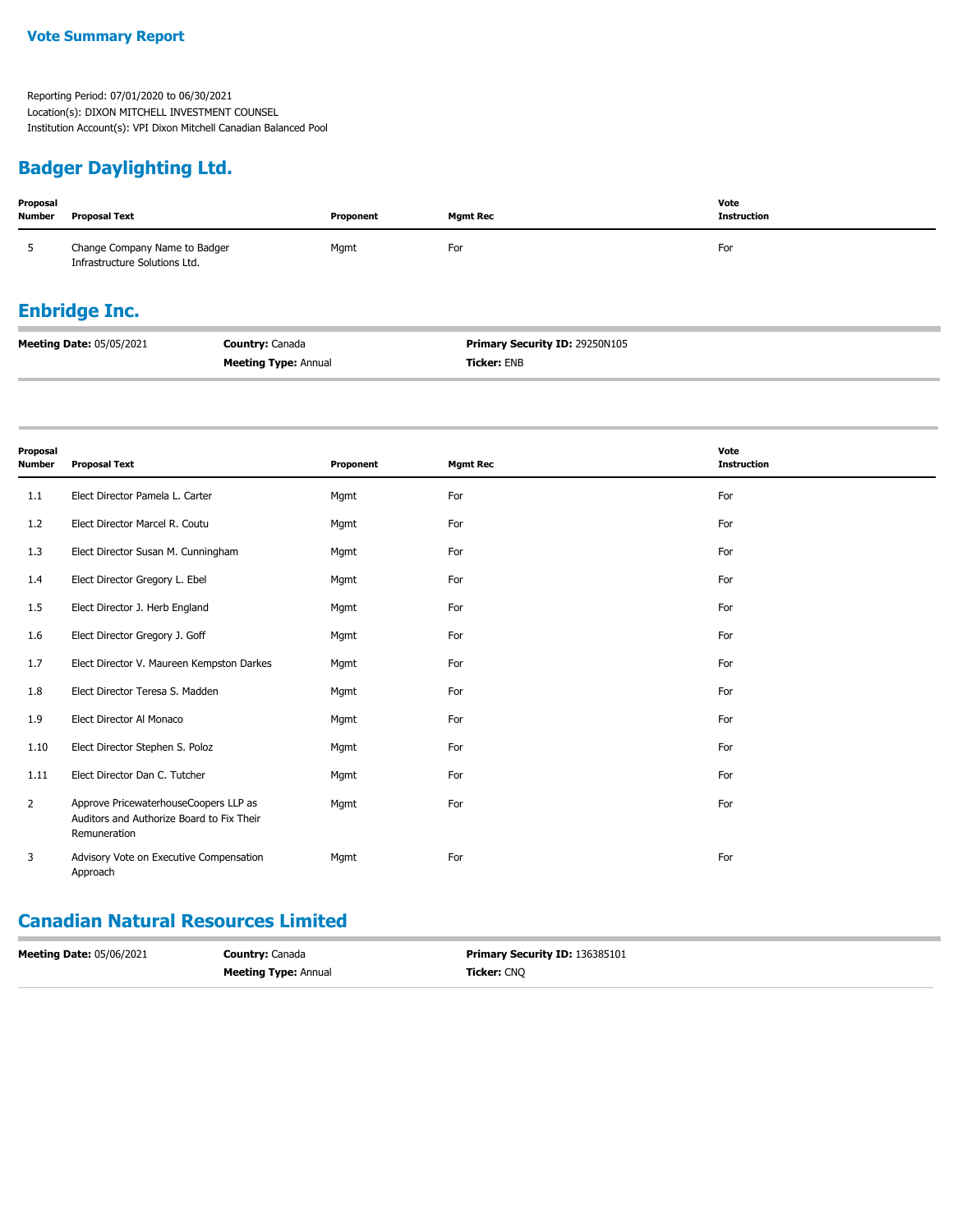#### **Canadian Natural Resources Limited**

| Proposal<br><b>Number</b> | <b>Proposal Text</b>                                                                               | Proponent | <b>Mgmt Rec</b> | Vote<br><b>Instruction</b> |
|---------------------------|----------------------------------------------------------------------------------------------------|-----------|-----------------|----------------------------|
| 1.1                       | Elect Director Catherine M. Best                                                                   | Mgmt      | For             | For                        |
| 1.2                       | Elect Director M. Elizabeth Cannon                                                                 | Mgmt      | For             | For                        |
| 1.3                       | Elect Director N. Murray Edwards                                                                   | Mgmt      | For             | For                        |
| 1.4                       | Elect Director Christopher L. Fong                                                                 | Mgmt      | For             | For                        |
| 1.5                       | Elect Director Gordon D. Giffin                                                                    | Mgmt      | For             | For                        |
| 1.6                       | Elect Director Wilfred A. Gobert                                                                   | Mgmt      | For             | For                        |
| 1.7                       | Elect Director Steve W. Laut                                                                       | Mgmt      | For             | For                        |
| 1.8                       | Elect Director Tim S. McKay                                                                        | Mgmt      | For             | For                        |
| 1.9                       | Elect Director Frank J. McKenna                                                                    | Mgmt      | For             | For                        |
| 1.10                      | Elect Director David A. Tuer                                                                       | Mgmt      | For             | For                        |
| 1.11                      | Elect Director Annette M. Verschuren                                                               | Mgmt      | For             | For                        |
| $\overline{2}$            | Approve PricewaterhouseCoopers LLP as<br>Auditors and Authorize Board to Fix Their<br>Remuneration | Mgmt      | For             | For                        |
| 3                         | Advisory Vote on Executive Compensation<br>Approach                                                | Mgmt      | For             | For                        |

## **Gildan Activewear Inc.**

| <b>Meeting Date: 05/06/2021</b> | <b>Country: Canada</b>      | <b>Primary Security ID: 375916103</b> |
|---------------------------------|-----------------------------|---------------------------------------|
|                                 | <b>Meeting Type: Annual</b> | <b>Ticker: GIL</b>                    |

| Proposal<br>Number | <b>Proposal Text</b>                 | Proponent | <b>Mgmt Rec</b> | Vote<br><b>Instruction</b> |
|--------------------|--------------------------------------|-----------|-----------------|----------------------------|
| 1.1                | Elect Director Donald C. Berg        | Mgmt      | For             | For                        |
| 1.2                | Elect Director Maryse Bertrand       | Mgmt      | For             | For                        |
| 1.3                | <b>Elect Director Marc Caira</b>     | Mgmt      | For             | For                        |
| 1.4                | Elect Director Glenn J. Chamandy     | Mgmt      | For             | For                        |
| 1.5                | Elect Director Shirley E. Cunningham | Mgmt      | For             | For                        |
| 1.6                | Elect Director Russell Goodman       | Mgmt      | For             | For                        |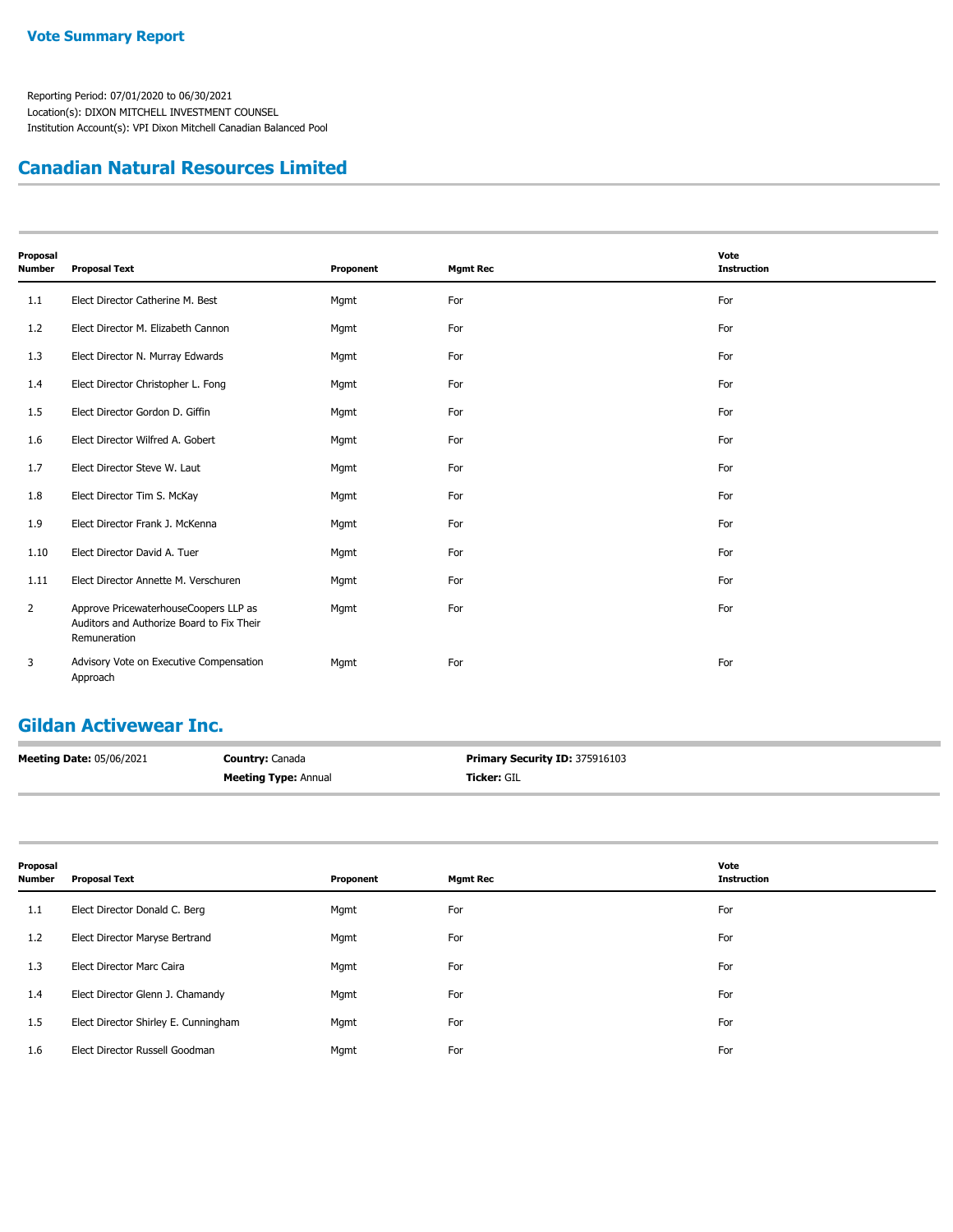#### **Gildan Activewear Inc.**

| Proposal<br>Number | <b>Proposal Text</b>                                | Proponent | <b>Mgmt Rec</b> | Vote<br><b>Instruction</b> |
|--------------------|-----------------------------------------------------|-----------|-----------------|----------------------------|
| 1.7                | Elect Director Charles M. Herington                 | Mgmt      | For             | For                        |
| 1.8                | Elect Director Luc Jobin                            | Mgmt      | For             | For                        |
| 1.9                | Elect Director Craig A. Leavitt                     | Mgmt      | For             | For                        |
| 1.10               | Elect Director Anne Martin-Vachon                   | Mgmt      | For             | For                        |
| $\overline{2}$     | Advisory Vote on Executive Compensation<br>Approach | Mgmt      | For             | Against                    |
| 3                  | Ratify KPMG LLP as Auditors                         | Mgmt      | For             | For                        |
|                    |                                                     |           |                 |                            |

# **Manulife Financial Corp.**

| <b>Meeting Date: 05/06/2021</b> | <b>Country: Canada</b>      | <b>Primary Security ID: 56501R106</b> |
|---------------------------------|-----------------------------|---------------------------------------|
|                                 | <b>Meeting Type: Annual</b> | <b>Ticker: MFC</b>                    |

| Proposal<br>Number | <b>Proposal Text</b>                                | Proponent | <b>Mgmt Rec</b> | Vote<br><b>Instruction</b> |
|--------------------|-----------------------------------------------------|-----------|-----------------|----------------------------|
| 1.1                | Elect Director Nicole S. Arnaboldi                  | Mgmt      | For             | For                        |
| 1.2                | Elect Director Guy L.T. Bainbridge                  | Mgmt      | For             | For                        |
| 1.3                | Elect Director Joseph P. Caron                      | Mgmt      | For             | For                        |
| 1.4                | Elect Director John M. Cassaday                     | Mgmt      | For             | For                        |
| 1.5                | Elect Director Susan F. Dabarno                     | Mgmt      | For             | For                        |
| 1.6                | Elect Director Julie E. Dickson                     | Mgmt      | For             | For                        |
| 1.7                | Elect Director Sheila S. Fraser                     | Mgmt      | For             | For                        |
| 1.8                | Elect Director Roy Gori                             | Mgmt      | For             | For                        |
| 1.9                | Elect Director Tsun-yan Hsieh                       | Mgmt      | For             | For                        |
| 1.10               | Elect Director Donald R. Lindsay                    | Mgmt      | For             | For                        |
| 1.11               | Elect Director John R.V. Palmer                     | Mgmt      | For             | For                        |
| 1.12               | Elect Director C. James Prieur                      | Mgmt      | For             | For                        |
| 1.13               | Elect Director Andrea S. Rosen                      | Mgmt      | For             | For                        |
| 1.14               | Elect Director Leagh E. Turner                      | Mgmt      | For             | For                        |
| $\overline{2}$     | Ratify Ernst & Young LLP as Auditors                | Mgmt      | For             | For                        |
| 3                  | Advisory Vote on Executive Compensation<br>Approach | Mgmt      | For             | For                        |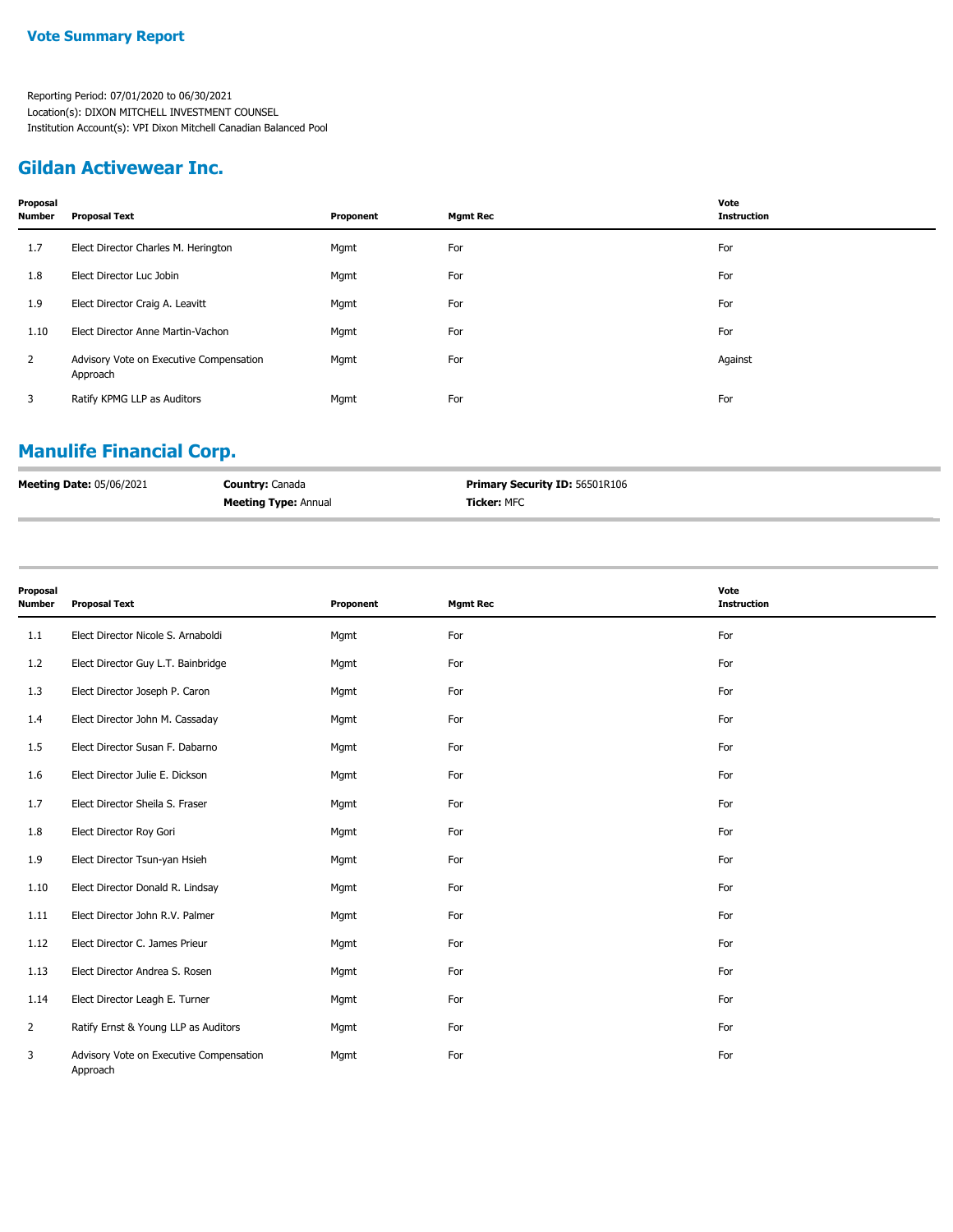#### **Vote Summary Report**

Reporting Period: 07/01/2020 to 06/30/2021 Location(s): DIXON MITCHELL INVESTMENT COUNSEL Institution Account(s): VPI Dixon Mitchell Canadian Balanced Pool

## **Element Fleet Management Corp.**

| <b>Meeting Date: 05/12/2021</b> | <b>Country: Canada</b>      | <b>Primary Security ID: 286181201</b> |
|---------------------------------|-----------------------------|---------------------------------------|
|                                 | <b>Meeting Type: Annual</b> | <b>Ticker: EFN</b>                    |

| Proposal<br>Number | <b>Proposal Text</b>                                                                   | Proponent | <b>Mgmt Rec</b> | Vote<br><b>Instruction</b> |
|--------------------|----------------------------------------------------------------------------------------|-----------|-----------------|----------------------------|
| 1.1                | Elect Director David F. Denison                                                        | Mgmt      | For             | For                        |
| 1.2                | Elect Director Virginia Addicott                                                       | Mgmt      | For             | For                        |
| 1.3                | Elect Director Jay Forbes                                                              | Mgmt      | For             | For                        |
| 1.4                | Elect Director G. Keith Graham                                                         | Mgmt      | For             | For                        |
| 1.5                | Elect Director Joan Lamm-Tennant                                                       | Mgmt      | For             | For                        |
| 1.6                | Elect Director Rubin J. McDougal                                                       | Mgmt      | For             | For                        |
| 1.7                | Elect Director Andrew Clarke                                                           | Mgmt      | For             | For                        |
| 1.8                | Elect Director Alexander D. Greene                                                     | Mgmt      | For             | For                        |
| 1.9                | Elect Director Andrea Rosen                                                            | Mgmt      | For             | For                        |
| 1.10               | Elect Director Arielle Meloul-Wechsler                                                 | Mgmt      | For             | For                        |
| $\overline{2}$     | Approve Ernst & Young LLP as Auditors and<br>Authorize Board to Fix Their Remuneration | Mgmt      | For             | For                        |
| 3                  | Advisory Vote on Executive Compensation<br>Approach                                    | Mgmt      | For             | For                        |

#### **CVS Health Corporation**

| Meeting Date: 05/13/2021 | <b>Country: USA</b>         | <b>Primary Security ID: 126650100</b> |
|--------------------------|-----------------------------|---------------------------------------|
|                          | <b>Meeting Type: Annual</b> | Ticker: CVS                           |

| Proposal<br><b>Number</b> | <b>Proposal Text</b>                 | Proponent | <b>Mgmt Rec</b> | Vote<br><b>Instruction</b> |
|---------------------------|--------------------------------------|-----------|-----------------|----------------------------|
| 1a                        | Elect Director Fernando Aguirre      | Mgmt      | For             | For                        |
| 1 <sub>b</sub>            | Elect Director C. David Brown, II    | Mgmt      | For             | For                        |
| 1c                        | Elect Director Alecia A. DeCoudreaux | Mgmt      | For             | For                        |
| 1 <sub>d</sub>            | Elect Director Nancy-Ann M. DeParle  | Mgmt      | For             | For                        |
| 1e                        | Elect Director David W. Dorman       | Mgmt      | For             | For                        |
| 1f                        | Elect Director Roger N. Farah        | Mgmt      | For             | For                        |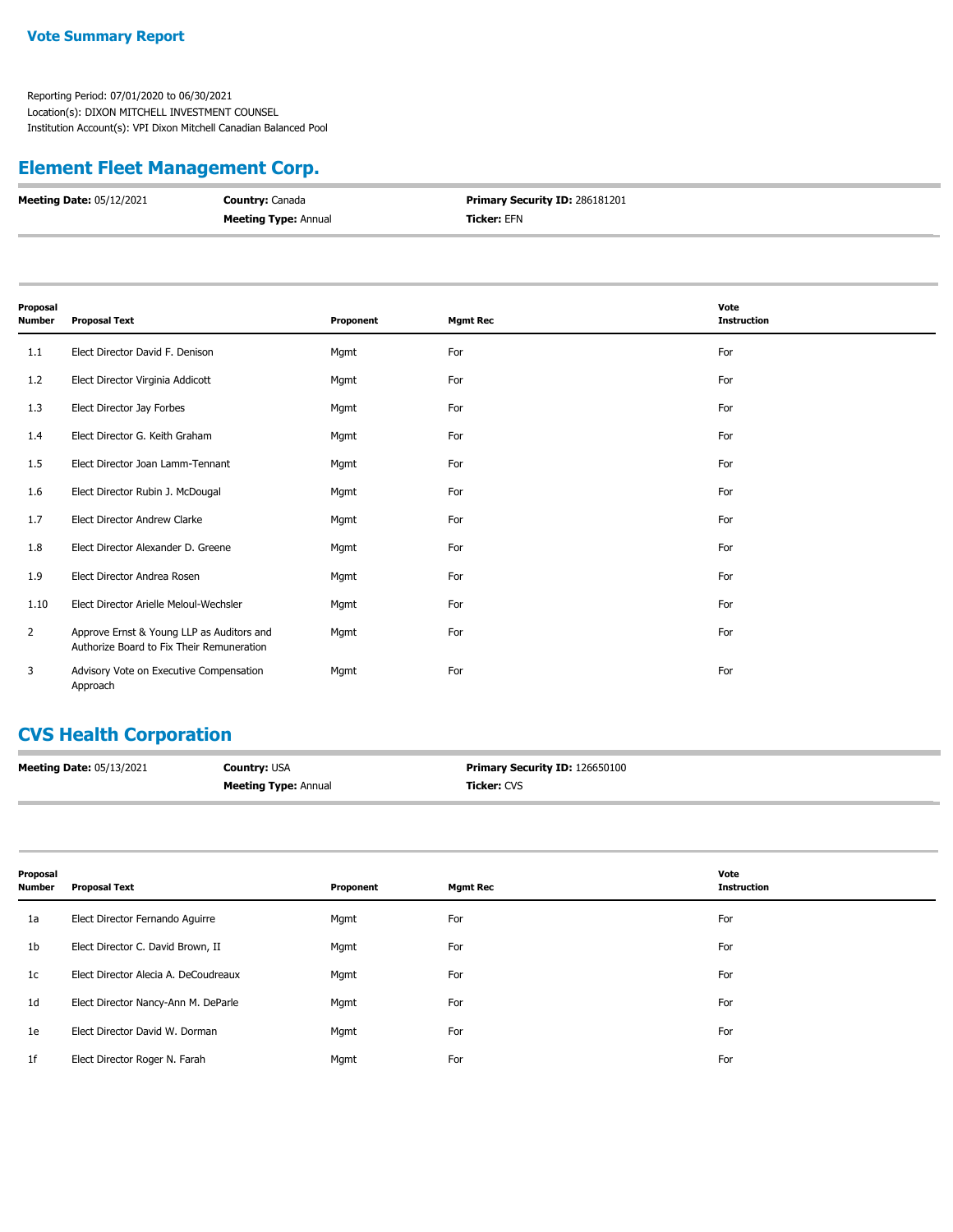## **CVS Health Corporation**

| Proposal<br>Number | <b>Proposal Text</b>                                                                   | Proponent | <b>Mgmt Rec</b> | Vote<br><b>Instruction</b> |
|--------------------|----------------------------------------------------------------------------------------|-----------|-----------------|----------------------------|
| 1g                 | Elect Director Anne M. Finucane                                                        | Mgmt      | For             | For                        |
| 1h                 | Elect Director Edward J. Ludwig                                                        | Mgmt      | For             | For                        |
| 11                 | Elect Director Karen S. Lynch                                                          | Mgmt      | For             | For                        |
| 1j                 | Elect Director Jean-Pierre Millon                                                      | Mgmt      | For             | For                        |
| 1k                 | Elect Director Mary L. Schapiro                                                        | Mgmt      | For             | For                        |
| 11                 | Elect Director William C. Weldon                                                       | Mgmt      | For             | For                        |
| 1 <sub>m</sub>     | Elect Director Tony L. White                                                           | Mgmt      | For             | For                        |
| $\overline{2}$     | Ratify Ernst & Young LLP as Auditors                                                   | Mgmt      | For             | For                        |
| 3                  | Advisory Vote to Ratify Named Executive<br>Officers' Compensation                      | Mgmt      | For             | For                        |
| 4                  | Reduce Ownership Threshold for<br>Shareholders to Request Action by Written<br>Consent | <b>SH</b> | Against         | For                        |
| 5                  | Require Independent Board Chair                                                        | <b>SH</b> | Against         | Against                    |

## **Thermo Fisher Scientific Inc.**

| <b>Meeting Date: 05/19/2021</b> | <b>Country: USA</b>         | <b>Primary Security ID: 883556102</b> |
|---------------------------------|-----------------------------|---------------------------------------|
|                                 | <b>Meeting Type: Annual</b> | <b>Ticker: TMO</b>                    |

| Proposal<br><b>Number</b> | <b>Proposal Text</b>              | Proponent | <b>Mgmt Rec</b> | Vote<br><b>Instruction</b> |
|---------------------------|-----------------------------------|-----------|-----------------|----------------------------|
| 1a                        | Elect Director Marc N. Casper     | Mgmt      | For             | For                        |
| 1b                        | Elect Director Nelson J. Chai     | Mgmt      | For             | For                        |
| 1c                        | Elect Director C. Martin Harris   | Mgmt      | For             | For                        |
| 1 <sub>d</sub>            | Elect Director Tyler Jacks        | Mgmt      | For             | For                        |
| 1e                        | Elect Director R. Alexandra Keith | Mgmt      | For             | For                        |
| 1 <sup>f</sup>            | Elect Director Thomas J. Lynch    | Mgmt      | For             | For                        |
| 1g                        | Elect Director Jim P. Manzi       | Mgmt      | For             | For                        |
| 1 <sub>h</sub>            | Elect Director James C. Mullen    | Mgmt      | For             | For                        |
| 1i                        | Elect Director Lars R. Sorensen   | Mgmt      | For             | For                        |
| 1j                        | Elect Director Debora L. Spar     | Mgmt      | For             | For                        |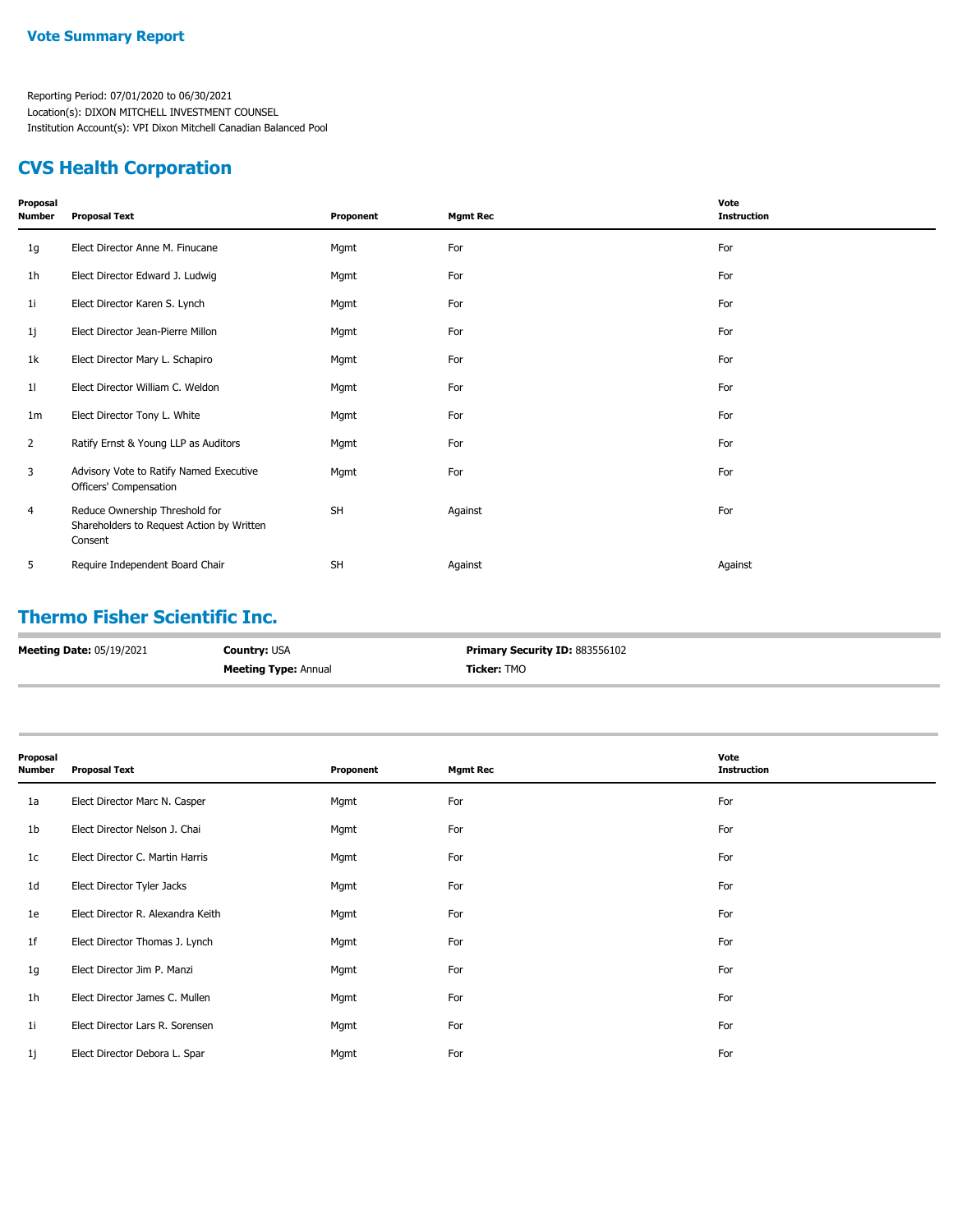## **Thermo Fisher Scientific Inc.**

| Proposal<br>Number | <b>Proposal Text</b>                                              | Proponent | <b>Mgmt Rec</b> | Vote<br><b>Instruction</b> |
|--------------------|-------------------------------------------------------------------|-----------|-----------------|----------------------------|
| 1k                 | Elect Director Scott M. Sperling                                  | Mgmt      | For             | For                        |
| 11                 | Elect Director Dion J. Weisler                                    | Mgmt      | For             | For                        |
| $\overline{2}$     | Advisory Vote to Ratify Named Executive<br>Officers' Compensation | Mgmt      | For             | For                        |
| 3                  | Ratify PricewaterhouseCoopers LLP as Auditor                      | Mgmt      | For             | For                        |
| 4                  | Provide Right to Call A Special Meeting                           | <b>SH</b> | Against         | For                        |

# **Alphabet Inc.**

| <b>Meeting Date: 06/02/2021</b> | <b>Country: USA</b>         | Primary Security ID: 02079K305 |
|---------------------------------|-----------------------------|--------------------------------|
|                                 | <b>Meeting Type: Annual</b> | <b>Ticker:</b> GOOGL           |

| Proposal<br>Number | <b>Proposal Text</b>                                                              | Proponent | <b>Mgmt Rec</b> | Vote<br><b>Instruction</b> |
|--------------------|-----------------------------------------------------------------------------------|-----------|-----------------|----------------------------|
| 1a                 | Elect Director Larry Page                                                         | Mgmt      | For             | For                        |
| 1b                 | Elect Director Sergey Brin                                                        | Mgmt      | For             | For                        |
| 1c                 | Elect Director Sundar Pichai                                                      | Mgmt      | For             | For                        |
| 1d                 | Elect Director John L. Hennessy                                                   | Mgmt      | For             | For                        |
| 1e                 | Elect Director Frances H. Arnold                                                  | Mgmt      | For             | For                        |
| 1f                 | Elect Director L. John Doerr                                                      | Mgmt      | For             | Against                    |
| 1g                 | Elect Director Roger W. Ferguson, Jr.                                             | Mgmt      | For             | For                        |
| 1h                 | Elect Director Ann Mather                                                         | Mgmt      | For             | Against                    |
| 1i                 | Elect Director Alan R. Mulally                                                    | Mgmt      | For             | For                        |
| 1j                 | Elect Director K. Ram Shriram                                                     | Mgmt      | For             | Against                    |
| 1k                 | Elect Director Robin L. Washington                                                | Mgmt      | For             | Against                    |
| $\overline{2}$     | Ratify Ernst & Young LLP as Auditors                                              | Mgmt      | For             | For                        |
| 3                  | Approve Omnibus Stock Plan                                                        | Mgmt      | For             | Against                    |
| 4                  | Approve Recapitalization Plan for all Stock to<br>Have One-vote per Share         | <b>SH</b> | Against         | For                        |
| 5                  | Require Independent Director Nominee with<br>Human and/or Civil Rights Experience | <b>SH</b> | Against         | For                        |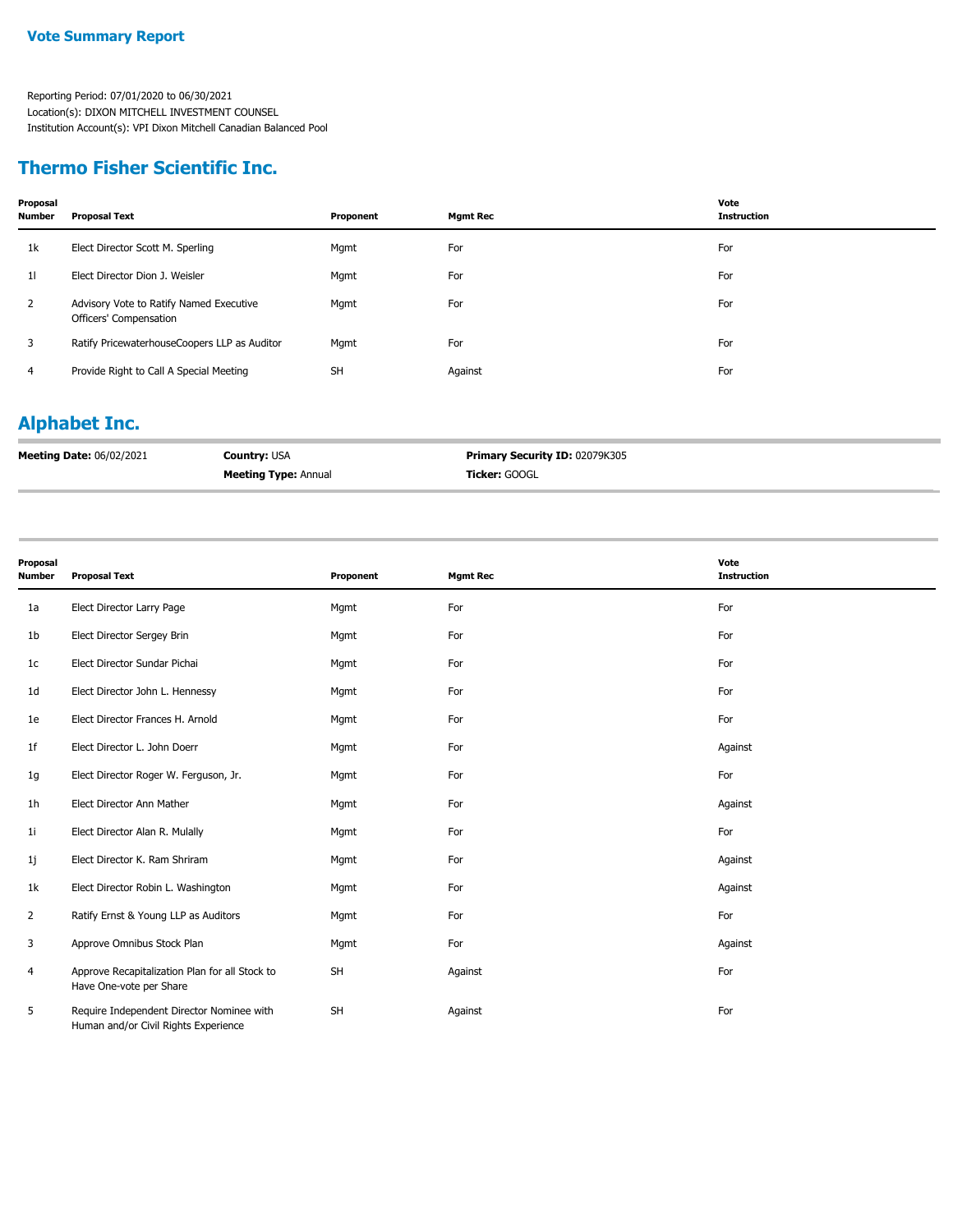# **Alphabet Inc.**

| Proposal<br>Number | <b>Proposal Text</b>                                                                                                   | Proponent | <b>Mgmt Rec</b> | Vote<br><b>Instruction</b> |
|--------------------|------------------------------------------------------------------------------------------------------------------------|-----------|-----------------|----------------------------|
| 6                  | Assess Feasibility of Including Sustainability<br>as a Performance Measure for Senior<br><b>Executive Compensation</b> | <b>SH</b> | Against         | For                        |
| 7                  | Report on Takedown Requests                                                                                            | <b>SH</b> | Against         | For                        |
| 8                  | Report on Whistleblower Policies and<br>Practices                                                                      | <b>SH</b> | Against         | Against                    |
| 9                  | Report on Charitable Contributions                                                                                     | <b>SH</b> | Against         | Against                    |
| 10                 | Report on Risks Related to Anticompetitive<br>Practices                                                                | <b>SH</b> | Against         | For                        |
| 11                 | Amend Certificate of Incorporation to Become<br>a Public Benefit Corporation                                           | <b>SH</b> | Against         | Against                    |

## **Dollarama Inc.**

| <b>Meeting Date: 06/09/2021</b> | <b>Country: Canada</b>      | <b>Primary Security ID: 25675T107</b> |
|---------------------------------|-----------------------------|---------------------------------------|
|                                 | <b>Meeting Type: Annual</b> | <b>Ticker:</b> DOL                    |

| Proposal<br><b>Number</b> | <b>Proposal Text</b>                                                                               | Proponent | <b>Mgmt Rec</b> | Vote<br><b>Instruction</b> |
|---------------------------|----------------------------------------------------------------------------------------------------|-----------|-----------------|----------------------------|
| 1A                        | Elect Director Joshua Bekenstein                                                                   | Mgmt      | For             | For                        |
| 1B                        | Elect Director Gregory David                                                                       | Mgmt      | For             | For                        |
| 1C                        | Elect Director Elisa D. Garcia C.                                                                  | Mgmt      | For             | For                        |
| 1D                        | Elect Director Stephen Gunn                                                                        | Mgmt      | For             | For                        |
| 1E                        | Elect Director Kristin Mugford                                                                     | Mgmt      | For             | For                        |
| 1F                        | Elect Director Nicholas Nomicos                                                                    | Mgmt      | For             | For                        |
| 1G                        | Elect Director Neil Rossy                                                                          | Mgmt      | For             | For                        |
| 1H                        | Elect Director Samira Sakhia                                                                       | Mgmt      | For             | For                        |
| 11                        | Elect Director Huw Thomas                                                                          | Mgmt      | For             | For                        |
| 2                         | Approve PricewaterhouseCoopers LLP as<br>Auditors and Authorize Board to Fix Their<br>Remuneration | Mgmt      | For             | For                        |
| 3                         | Advisory Vote on Executive Compensation<br>Approach                                                | Mgmt      | For             | For                        |
|                           | Shareholder Proposal                                                                               | Mgmt      |                 |                            |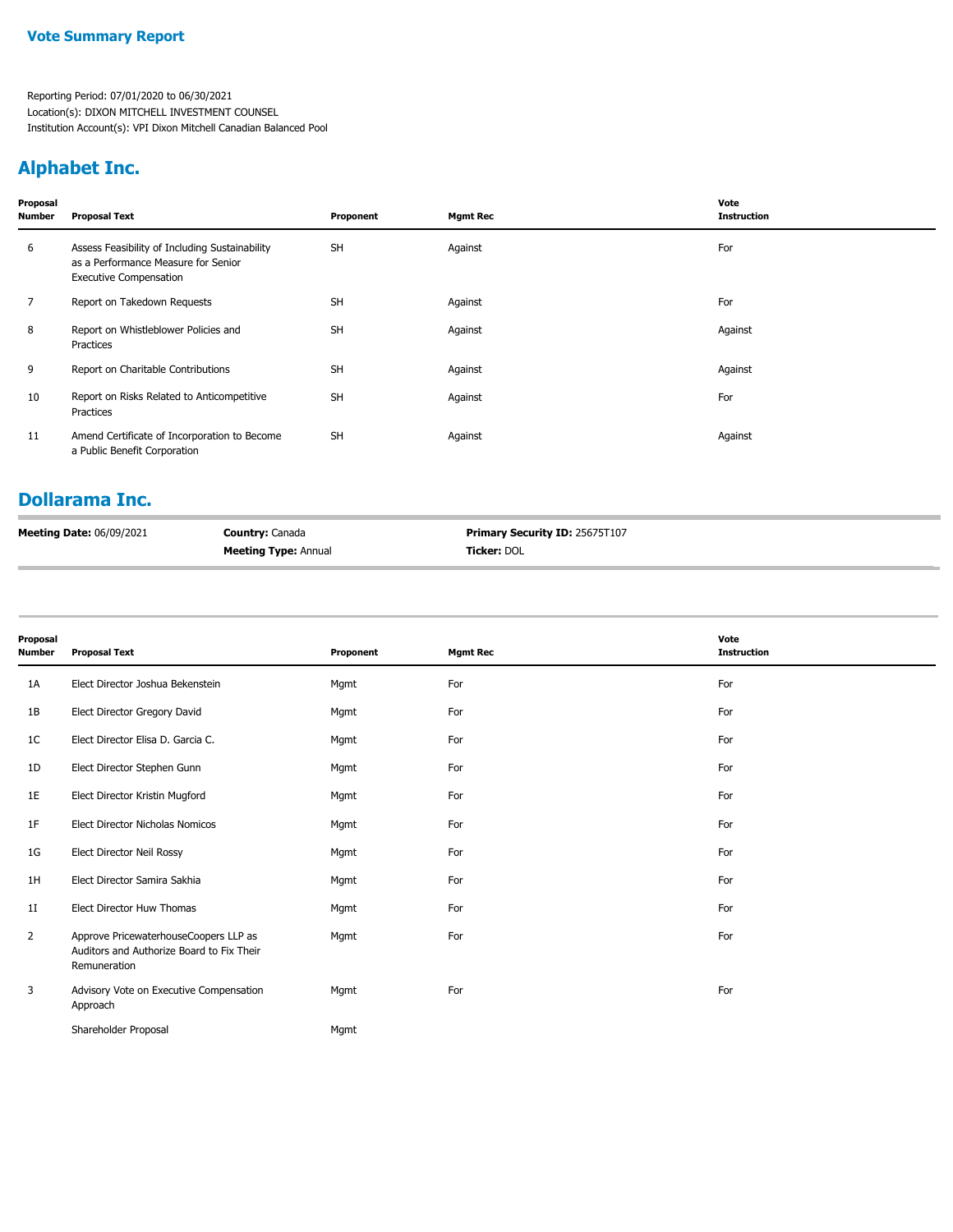#### **Dollarama Inc.**

| Proposal<br><b>Number</b> | <b>Proposal Text</b>                                                                                                          | Proponent | <b>Mgmt Rec</b> | Vote<br>Instruction |
|---------------------------|-------------------------------------------------------------------------------------------------------------------------------|-----------|-----------------|---------------------|
|                           | SP 1: Production of an Annual Report on Risks<br>to Human Rights Arising Out of the Use of<br>Third-Party Employment Agencies | <b>SH</b> | Against         | Against             |

### **Thomson Reuters Corporation**

| <b>Meeting Date: 06/09/2021</b> | <b>Country: Canada</b>      | <b>Primary Security ID: 884903709</b> |
|---------------------------------|-----------------------------|---------------------------------------|
|                                 | <b>Meeting Type: Annual</b> | <b>Ticker:</b> TRI                    |

| Proposal<br><b>Number</b> | <b>Proposal Text</b>                                                                               | Proponent | <b>Mgmt Rec</b> | Vote<br><b>Instruction</b> |
|---------------------------|----------------------------------------------------------------------------------------------------|-----------|-----------------|----------------------------|
| 1.1                       | Elect Director David Thomson                                                                       | Mgmt      | For             | For                        |
| 1.2                       | Elect Director Steve Hasker                                                                        | Mgmt      | For             | For                        |
| 1.3                       | Elect Director Kirk E. Arnold                                                                      | Mgmt      | For             | For                        |
| 1.4                       | Elect Director David W. Binet                                                                      | Mgmt      | For             | For                        |
| 1.5                       | Elect Director W. Edmund Clark                                                                     | Mgmt      | For             | For                        |
| 1.6                       | Elect Director Michael E. Daniels                                                                  | Mgmt      | For             | For                        |
| 1.7                       | Elect Director Kirk Koenigsbauer                                                                   | Mgmt      | For             | For                        |
| 1.8                       | Elect Director Deanna Oppenheimer                                                                  | Mgmt      | For             | For                        |
| 1.9                       | Elect Director Vance K. Opperman                                                                   | Mgmt      | For             | For                        |
| 1.10                      | Elect Director Simon Paris                                                                         | Mgmt      | For             | For                        |
| 1.11                      | Elect Director Kim M. Rivera                                                                       | Mgmt      | For             | For                        |
| 1.12                      | Elect Director Barry Salzberg                                                                      | Mgmt      | For             | For                        |
| 1.13                      | Elect Director Peter J. Thomson                                                                    | Mgmt      | For             | For                        |
| 1.14                      | Elect Director Wulf von Schimmelmann                                                               | Mgmt      | For             | For                        |
| $\overline{2}$            | Approve PricewaterhouseCoopers LLP as<br>Auditors and Authorize Board to Fix Their<br>Remuneration | Mgmt      | For             | For                        |
| 3                         | Advisory Vote on Executive Compensation<br>Approach                                                | Mgmt      | For             | For                        |
| 4                         | SP 1: Produce a Human Rights Risk Report                                                           | <b>SH</b> | Against         | For                        |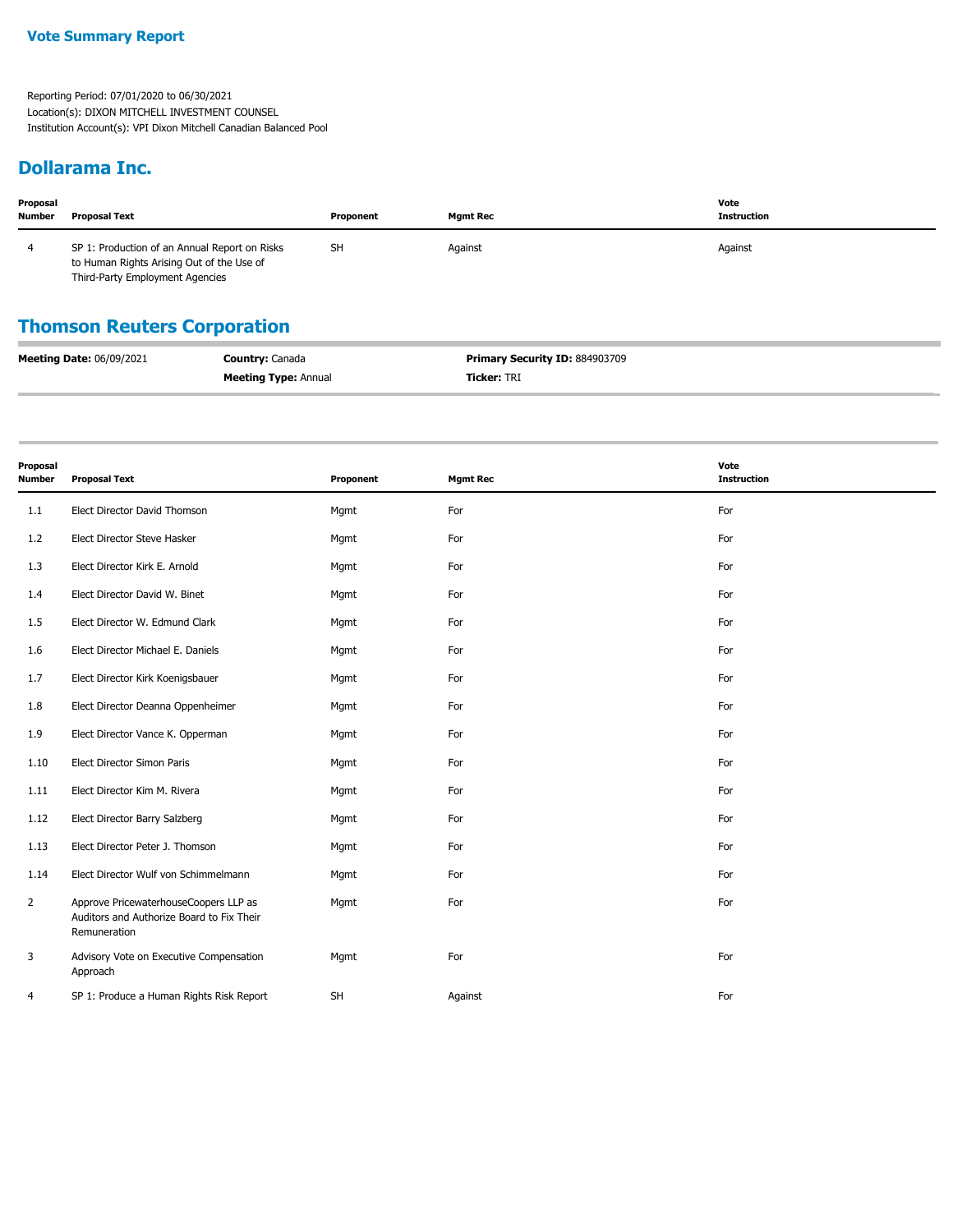#### **Vote Summary Report**

Reporting Period: 07/01/2020 to 06/30/2021 Location(s): DIXON MITCHELL INVESTMENT COUNSEL Institution Account(s): VPI Dixon Mitchell Canadian Balanced Pool

### **Brookfield Asset Management Inc.**

| <b>Meeting Date: 06/11/2021</b> | <b>Country: Canada</b>      | <b>Primary Security ID: 112585104</b> |
|---------------------------------|-----------------------------|---------------------------------------|
|                                 | <b>Meeting Type: Annual</b> | <b>Ticker:</b> BAM.A                  |

| Proposal<br><b>Number</b> | <b>Proposal Text</b>                                                              | Proponent | <b>Mgmt Rec</b> | Vote<br><b>Instruction</b> |
|---------------------------|-----------------------------------------------------------------------------------|-----------|-----------------|----------------------------|
| 1.1                       | Elect Director M. Elyse Allan                                                     | Mgmt      | For             | For                        |
| 1.2                       | Elect Director Angela F. Braly                                                    | Mgmt      | For             | For                        |
| 1.3                       | Elect Director Janice Fukakusa                                                    | Mgmt      | For             | For                        |
| 1.4                       | Elect Director Maureen Kempston Darkes                                            | Mgmt      | For             | For                        |
| 1.5                       | Elect Director Frank J. McKenna                                                   | Mgmt      | For             | For                        |
| 1.6                       | Elect Director Hutham S. Olayan                                                   | Mgmt      | For             | For                        |
| 1.7                       | Elect Director Seek Ngee Huat                                                     | Mgmt      | For             | For                        |
| 1.8                       | Elect Director Diana L. Taylor                                                    | Mgmt      | For             | For                        |
| 2                         | Approve Deloitte LLP as Auditors and<br>Authorize Board to Fix Their Remuneration | Mgmt      | For             | For                        |
| 3                         | Advisory Vote on Executive Compensation<br>Approach                               | Mgmt      | For             | For                        |

# **Roper Technologies, Inc.**

| <b>Meeting Date: 06/14/2021</b> | <b>Country: USA</b>         | <b>Primary Security ID: 776696106</b> |
|---------------------------------|-----------------------------|---------------------------------------|
|                                 | <b>Meeting Type: Annual</b> | <b>Ticker: ROP</b>                    |

| Proposal<br><b>Number</b> | <b>Proposal Text</b>                 | Proponent | <b>Mgmt Rec</b> | Vote<br><b>Instruction</b> |
|---------------------------|--------------------------------------|-----------|-----------------|----------------------------|
| 1.1                       | Elect Director Shellye L. Archambeau | Mgmt      | For             | For                        |
| 1.2                       | Elect Director Amy Woods Brinkley    | Mgmt      | For             | For                        |
| 1.3                       | Elect Director John F. Fort, III     | Mgmt      | For             | For                        |
| 1.4                       | Elect Director L. Neil Hunn          | Mgmt      | For             | For                        |
| 1.5                       | Elect Director Robert D. Johnson     | Mgmt      | For             | For                        |
| 1.6                       | Elect Director Laura G. Thatcher     | Mgmt      | For             | For                        |
| 1.7                       | Elect Director Richard F. Wallman    | Mgmt      | For             | For                        |
| 1.8                       | Elect Director Christopher Wright    | Mgmt      | For             | For                        |